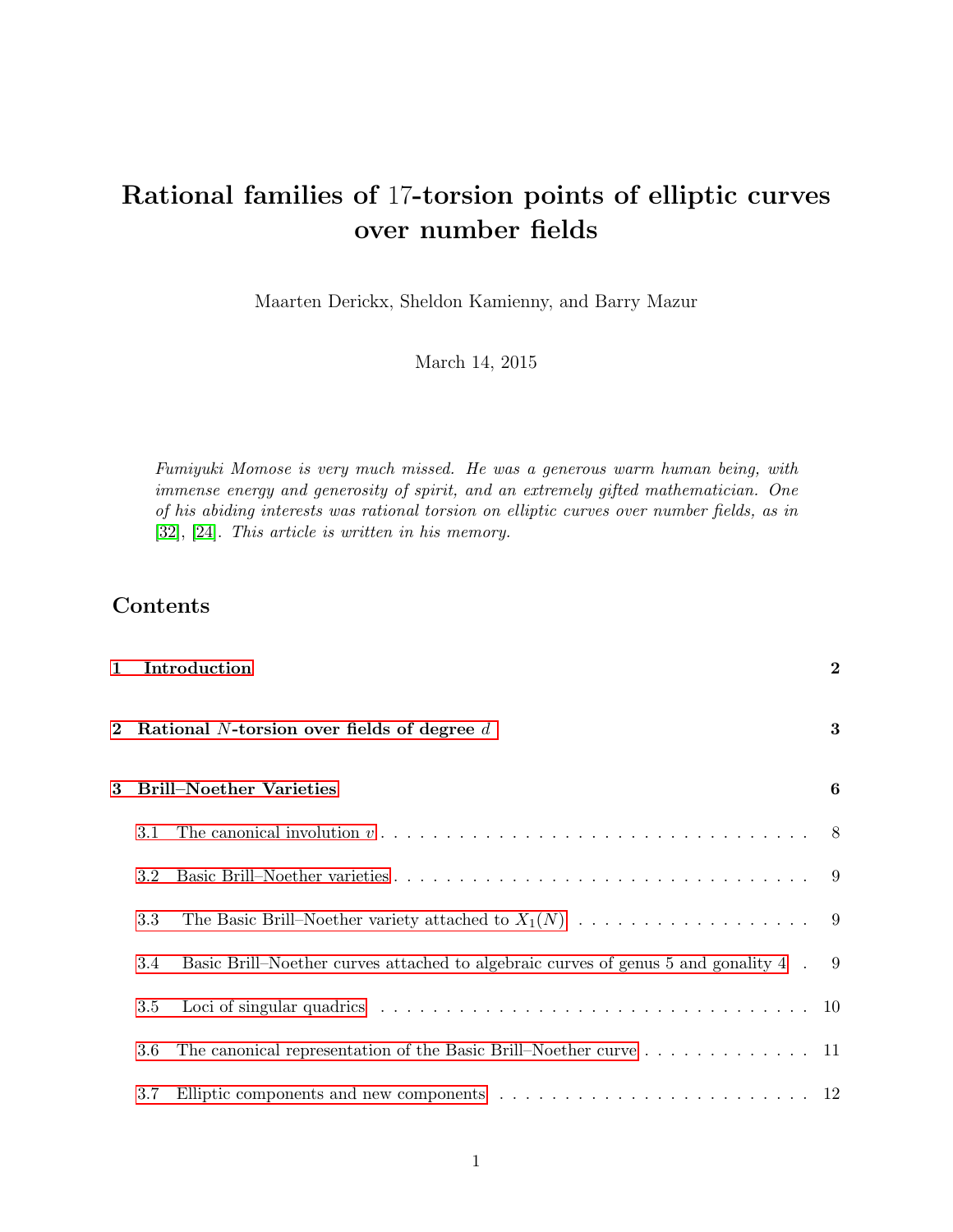|                          | 4 Fine Siegel units and fine Siegel points                                                                                                                                                     | 13     |  |  |  |
|--------------------------|------------------------------------------------------------------------------------------------------------------------------------------------------------------------------------------------|--------|--|--|--|
|                          | 5 Digression: 13-torsion                                                                                                                                                                       | $15\,$ |  |  |  |
| 6 Families of 17-torsion |                                                                                                                                                                                                |        |  |  |  |
|                          | Via the Basic Brill–Noether modular curve enterstance enterstance enterstance of the Basic Brill–Noether modular curve enterstance enterstance of the Basic Brill–Noether modular curve<br>6.1 |        |  |  |  |
|                          | 6.2                                                                                                                                                                                            |        |  |  |  |
|                          | Sporadic and very sporadic points on $X_1(17) \ldots \ldots \ldots \ldots \ldots \ldots \ldots \ldots \ldots$ 24<br>6.3                                                                        |        |  |  |  |
|                          | 7 Appendix: Gonality                                                                                                                                                                           | 26     |  |  |  |

# <span id="page-1-0"></span>1 Introduction

Rational torsion points on elliptic curves present challenges that one can come back to again and again since the topic simply continues to be a source of extremely interesting diophantine issues. If E is an elliptic curve over a number field k, its Mordell–Weil group,  $E(k)$ , is finitely generated. Moreover, any finite subgroup of  $E(k)$  is of the form  $\mathbf{Z}/N\mathbf{Z} \times \mathbf{Z}/m\mathbf{Z}$  where N, m are positive integers with m dividing N. Ogg's Conjecture, proved thirty-five years ago, might be phrased as saying that there is no rational torsion on elliptic curves over Q except as directly forced by the underlying algebraic geometry. More specifically: any example of an elliptic curve over Q with its Mordell–Weil group containing a subgroup isomorphic to  $\mathbf{Z}/N\mathbf{Z} \times \mathbf{Z}/m\mathbf{Z}$  is a member of a rationally parametrized family, in the sense that the modular curve  $X(N, m)$  classifying such examples is isomorphic to  $\mathbf{P}^1$ .

In a paper published over two decades ago, written jointly with M. Kenku, Momose inaugurated an analogous investigation of certain types of subgroups of torsion points on elliptic curves rational over quadratic fields [\[24\]](#page-27-1). Kenku and Momose proved the following theorem:

**Theorem 1.** (Kenku, Momose) For integers N that factor as a product of powers of prime numbers  $<$  17, and for integers m dividing N the following statements are equivalent.

- 1. There exists a quadratic field k and an elliptic curve E defined over k such that  $E(k)$  contains a subgroup isomorphic to  $\mathbf{Z}/N\mathbf{Z} \times \mathbf{Z}/m\mathbf{Z}$ .
- 2. The modular curve that classifies such torsion,  $X(N, m)$ , is rational or hyperelliptic.

Following on this work, one of the authors of the present paper established general classification results for torsion in the Mordell–Weil group of elliptic curves over quadratic fields([\[21\]](#page-27-2), [\[23\]](#page-27-3); for a slightly different problem regarding torsion in elliptic curves and quadratic fields, see [\[26\]](#page-27-4)).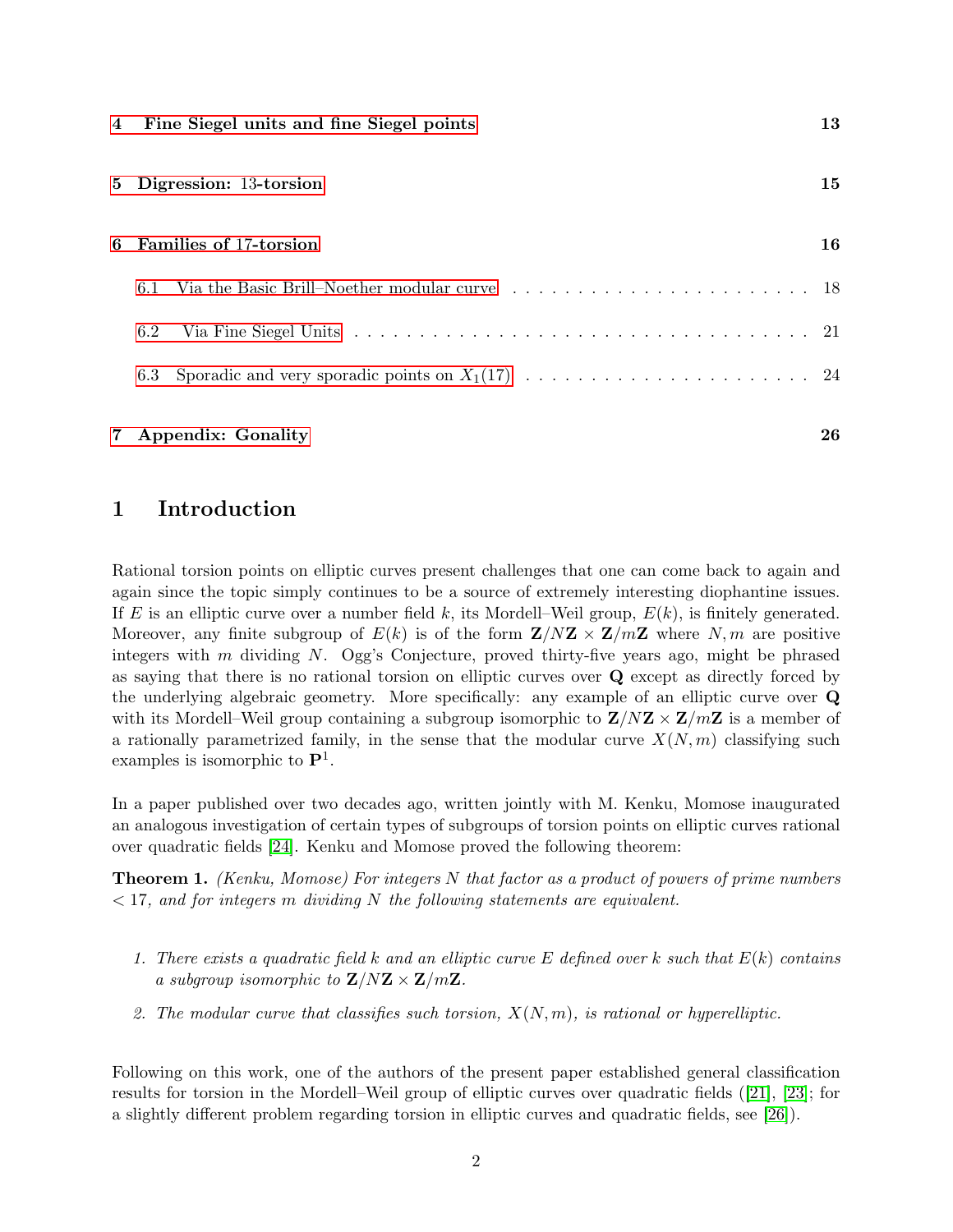Nowadays, one considers even more general questions from theoretical and computational perspectives.

- We might fix N and  $m$  and ask for a structural and numerical understanding of the collection of elliptic curves defined over fields of some fixed degree  $d$  over  $\mathbf{Q}$ —or over a fixed base number field k—for which its Mordell–Weil group over those fields contains a subgroup isomorphic to  $\mathbf{Z}/N\mathbf{Z} \times \mathbf{Z}/m\mathbf{Z}$ .
- Or more specifically, we might ask to classify rationally parametrized families of elliptic curves defined over number fields  $K_t$  of degree d over k and which possess N-torsion points rational over  $K_t$ <sup>[1](#page-2-1)</sup>. In particular, we might study functions of degree d on  $X_1(N)$  defined over **Q**.

This paper will focus on the latter type of problem<sup>[2](#page-2-2)</sup> as related to a diophantine analysis of appropriate Brill–Noether varieties attached to the modular curves  $X_1(N)$ .

A substantial amount of computation has been done. Intriguing examples have been discovered  $([7], [14], [36], [15], [16])$  $([7], [14], [36], [15], [16])$  $([7], [14], [36], [15], [16])$  $([7], [14], [36], [15], [16])$  $([7], [14], [36], [15], [16])$  $([7], [14], [36], [15], [16])$  $([7], [14], [36], [15], [16])$  $([7], [14], [36], [15], [16])$  $([7], [14], [36], [15], [16])$  $([7], [14], [36], [15], [16])$  $([7], [14], [36], [15], [16])$ . In work in progress the authors of this paper will be treating a number of explicit examples related to modular Brill–Noether curves. The present expository article, focusing on 17-torsion—dedicated to the memory of Fumiyuki Momose—is a report on a piece of that work in progress.

We are thankful to Ken Ribet for very helpful comments regarding an early draft of this paper.

# <span id="page-2-0"></span>2 Rational N-torsion over fields of degree  $d$

Fix two positive integers  $(N, d)$  and darken the point  $(N, d)$  in the plane if there exists a non-CM elliptic curve<sup>[3](#page-2-3)</sup> defined over a number field of degree  $\leq d$  having an N-torsion point rational over that field; call such points  $(N, d)$  simply: **data points**. One would like to know anything that stands out in this data set: its structure and its statistics.

There are two standard ways to look for uniformity phenomena:

• Focusing, for example, on prime torsion, fix d and let  $P(d)$  be the largest prime p such that  $(p, d)$  is in the data set.

Specific exact values of  $P(d)$  are known only for small d. By [\[28\]](#page-27-6)  $P(1) = 7$ . Kamienny proved that  $P(2) = 13$ ; Parent, building on work of Kamienny, showed  $P(3) = 13$ . Recently, Maarten

<span id="page-2-1"></span><sup>&</sup>lt;sup>1</sup>The word "rational," then, is used in two senses: the parameter t ranges through the k-rational points of a rational curve (over  $k$ ).

<span id="page-2-3"></span><span id="page-2-2"></span><sup>&</sup>lt;sup>2</sup> and even more specifically when the base field is **Q** and  $N = 17$ 

<sup>3</sup> We're thankful to Andrew Sutherland who suggested that one might keep separate the study of examples of CM elliptic curves possessing rational points of order  $N$  over fields of low degree  $d$ , since they represent a very orderly collection of known examples where for each such CM-elliptic curve,  $d$  admits a linear upper bound in  $N$ —and this would simply muddle the essential data set.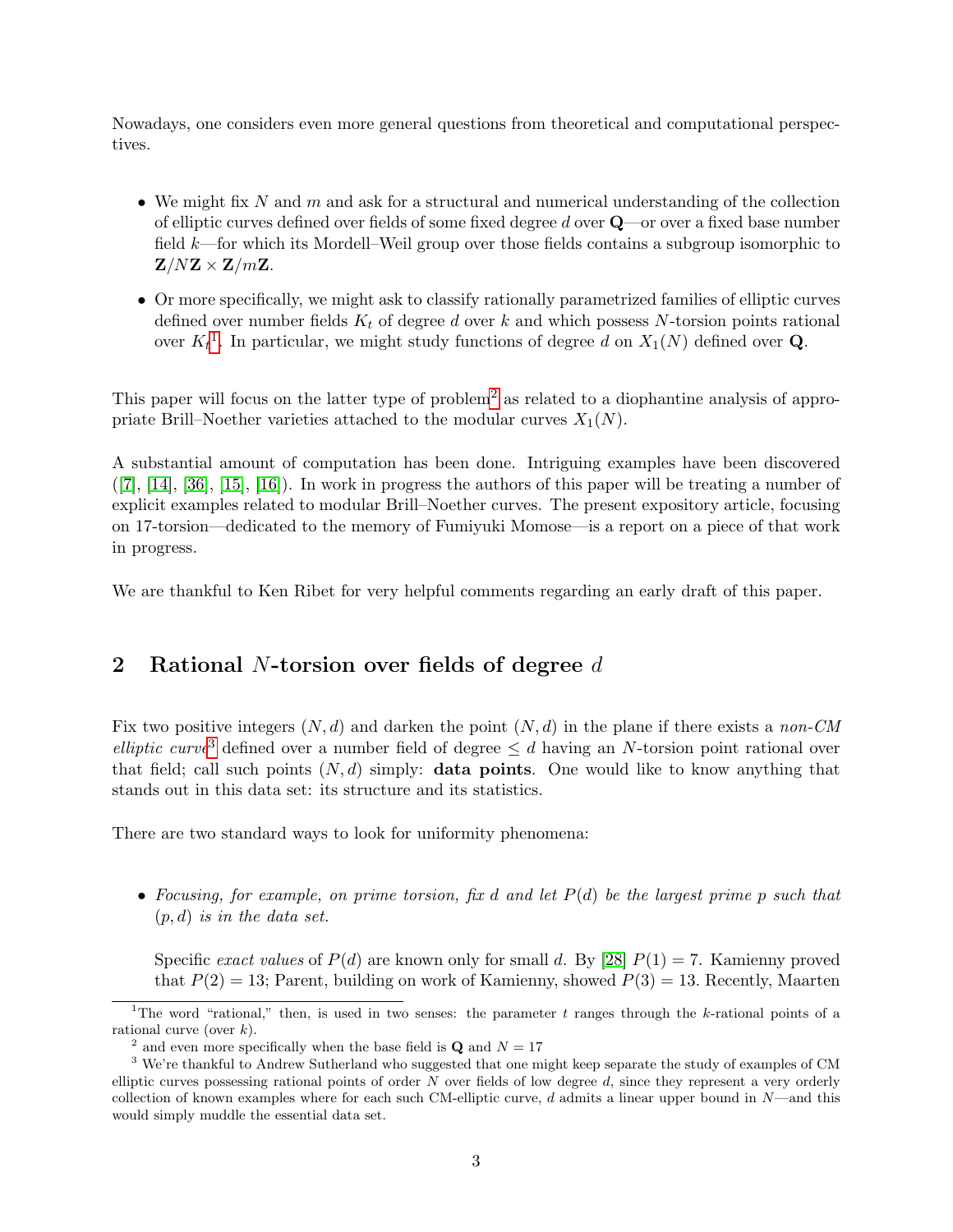Derickx, Sheldon Kamienny, William Stein, and Michael Stoll [\[8\]](#page-26-4) showed that  $P(4) = 17$ ,  $P(5) = 19$  and  $P(6) = 37$ .

For general values of d we have the (trivially obtained) lower bound

$$
d^{1/2} \ll P(d)
$$

and the deep upper bounds given by Merel's Theorem tellling us that  $P(d) < \infty$ . More specifically, Merel [\[31\]](#page-27-7) (and Oesterlé, Parent  $[34]$ ) proved, for general d that

$$
P(d) \le (1 + 3^{d/2})^2,
$$

so we have:

$$
d^{1/2} \ll P(d) \ll 3^d.
$$

We don't even seem yet able to come up with much more precise conjectures for the qualitative behavior and/or the volatility of  $P(d)$ . Is  $P(d)$  bounded by a constant times  $d^A$  for any  $A > 1/2$ ? Or for some finite value of A? Or does it grow more rapidly than that?

Consider the 'minimalist' attitude that any interesting diophantine phenomenon occurs no more often than would be predicted by general structural constraints. This viewpoint seems to lead to firmly believed conjectures, for example, for statistics regarding ranks of Mordell– Weil groups. This general viewpoint might also suggest the guess that  $P(d) \ll d^A$  for any  $A > 1/2$ . But we don't seem to have enough experience yet to give any firm conjectures<sup>[4](#page-3-0)</sup>.

Here below is a graph computed by the first author of the present article jointly with Mark van Hoeij. It is a log-log plot where the axes are  $(x, y) = (\log p, \log d)$ , the data points recording examples of 'lowest' degree d for the corresponding  $p$  occurs as prime torsion in a non-CM elliptic curve (over a field of degree  $d$ ). The quotation-marks around the word 'lowest' is meant to signal that the blue data points and the blue extrapolated line corresponds to the lowest d for which there is a rational family of such examples of prime torsion p over fields of degree d. The red data points correspond to the sporadic points. The green curve is the proved (exponential) lower bound relating d to p. Visibly, much more computation needs to be done if we are to be able to surmise any general behavior with some feeling that there is evidence behind our guess. We should note that this graph is the result of a computation, and is only proved to be complete for  $p \leq 37$ .

<span id="page-3-0"></span> $4$  Some conjectures in the literature give upper bounds for primes of torsion in elliptic curves of degree  $d$ , but since these published conjectures also include CM elliptic curves which our " $P(d)$ " doesn't register, those conjectures necessarily must allow for an essentially linear lower bound. Specifically, see [\[6\]](#page-26-5) and [\[27\]](#page-27-9).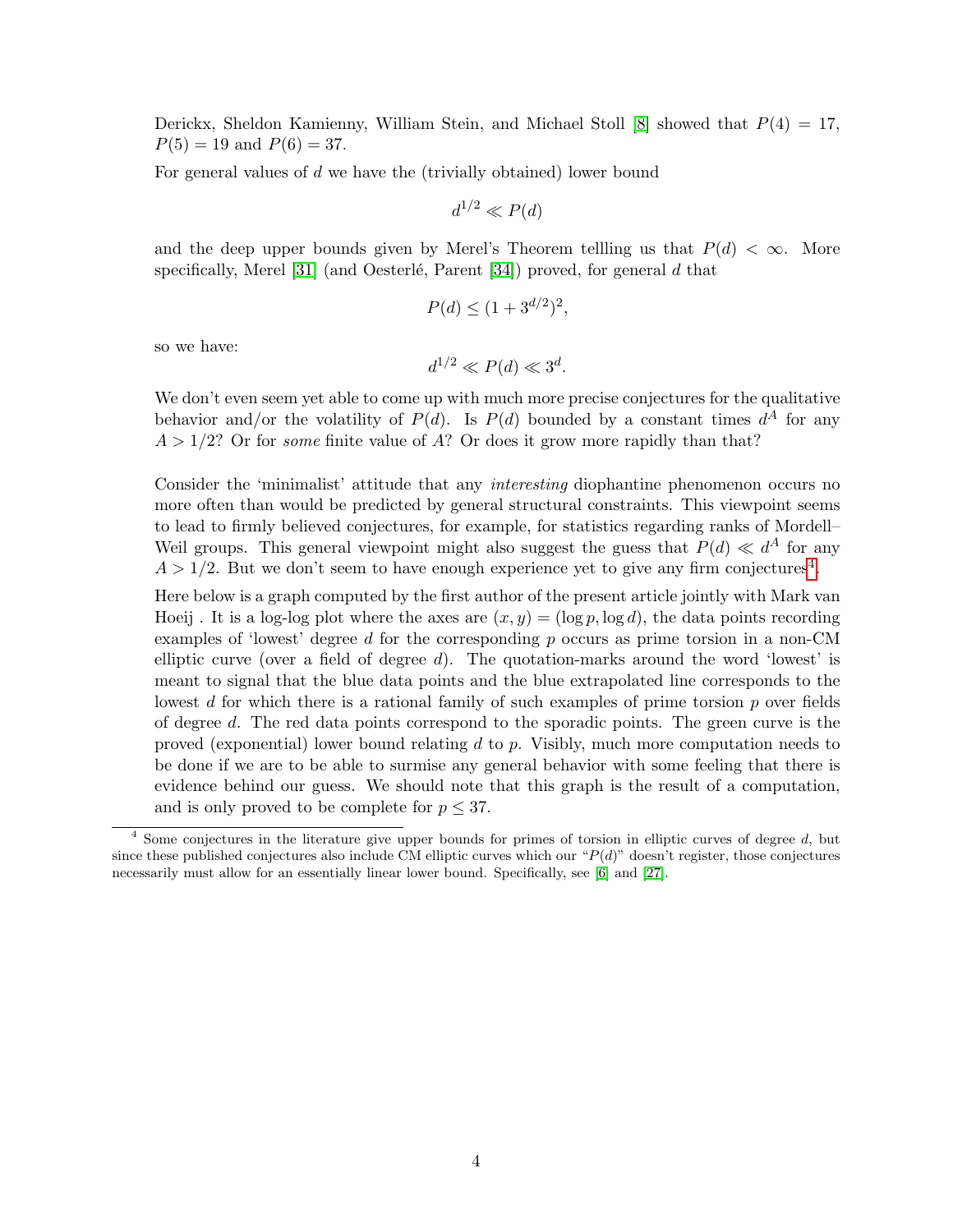

• Fix N and let  $D(N)$  be the smallest integer d such that  $(N, d)$  is in the data set.

In contrast to our knowledge of the asymptotics of  $P(d)$ , with  $D(N)$  we are in slightly better shape. There is a clear cut-off for  $D(N)$ : namely,  $D(N) \leq \gamma_{\mathbf{Q}}(N)$  where  $\gamma_{\mathbf{Q}}(N)$  is the  $\mathbf{Q}$ -gonality<sup>[5](#page-4-0)</sup> of the modular curve  $X_1(N)$ . The basic **Q**-parametrization  $X_1(N) \to X(1) \simeq \mathbf{P}^1$  already gives us  $\gamma_{\mathbf{Q}}(N) \leq \Phi(N)\Psi(N)/2$ —where  $\Phi(N)$  is the Euler phi function and

$$
\Psi(N) = \Psi(\prod p_i^{e_i}) = \prod (p_i + 1)p_i^{e_i - 1}
$$

.

In particular, we have  $\gamma_{\mathbf{Q}}(N) \ll N^2$ . For a discussion of the concept of gonality, see [\[1\]](#page-25-1), [\[7\]](#page-26-0) and Section [7](#page-25-0) below.

If  $d = \gamma_{\mathbf{Q}}(N)$ , or more generally if there exists an  $f : X_1(N) \to \mathbf{P}^1$  of degree d, then not only are there elliptic curves over fields of degree  $d$  with rational  $N$ -torsion over those fields, but there

<span id="page-4-0"></span><sup>5</sup> See The Appendix, Section [7](#page-25-0) below.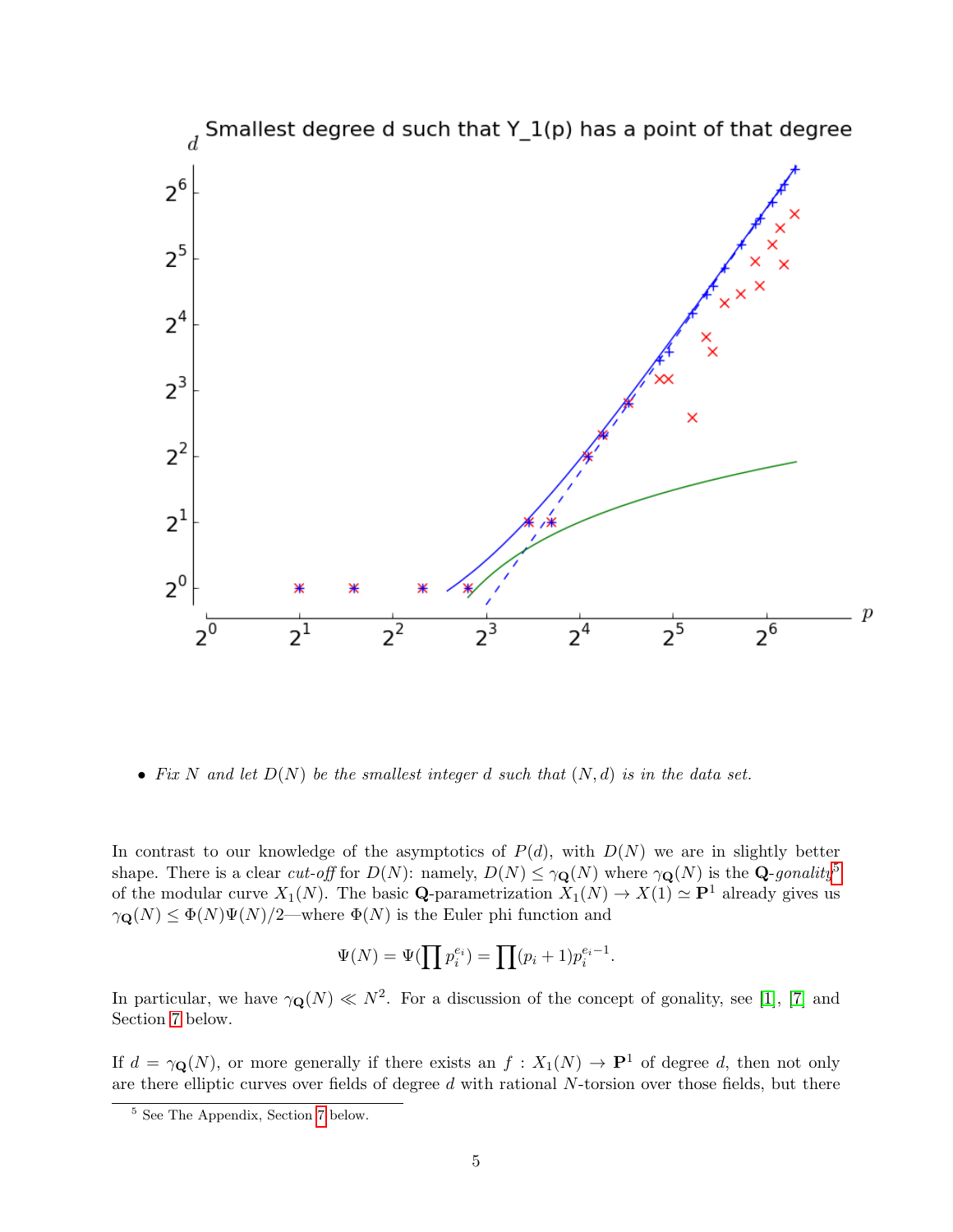are infinitely many of them parametrized by a subset of  $\mathbf{P}^1(\mathbf{Q})$ . See Abramovich's basic paper [\[1\]](#page-25-1) where he proves the inequality

$$
\frac{21}{200}(g-1) \le \gamma_{\mathbf{C}}(N) \le (g+3)/2,
$$

where  $\gamma_{\mathbf{C}}(N)$  is the C-gonality, and  $g \approx N^2$  is the genus, of  $X_1(N)$ . For more elementary reasons

$$
\gamma_{\mathbf{C}}(N) \le \gamma_{\mathbf{Q}}(N) \le g + 1.
$$

For the Q-gonalities of the modular curves  $X_1(N)$  with  $N \leq 40$  see [\[7\]](#page-26-0). In particular

| $N = p$ 13 17 19 23 29 31 37                                                                            |  |  |  |  |
|---------------------------------------------------------------------------------------------------------|--|--|--|--|
| $\gamma_{\mathbf{Q}}(N)\left[\begin{array}{cccccccccc} 2 & 4 & 5 & 7 & 11 & 12 & 18 \end{array}\right]$ |  |  |  |  |

We will be considering data points  $(N, d)$  only for degrees  $d \leq \gamma_{\mathbf{C}}(N)$ . We will call an elliptic curve defined over a field of degree d possessing an N-torsion point rational over that field sporadic if  $d = \gamma_{\mathbf{C}}(N)$  and it is not a member of a Q-rationally parametrized rational family of such elliptic curves defined over fields of degree d possessing N-torsion points rational over those fields. We call it very sporadic if  $d < \gamma_{\mathbf{C}}(N)$ .

Very sporadic data points exist. Here is a list of some known examples:

| d.        | $N_{-}$ |    | $\gamma_{\mathbf{C}}(N)$ Reference |
|-----------|---------|----|------------------------------------|
| 3         | 21      | 4  | $\left[33\right]$                  |
| 9,10      | 29      | 11 | [14]                               |
| 9, 10, 11 | -31     | 12 | $[7]$                              |

A result of Pete L. Clark, Brian Cook and James Stankewicz (which builds on the work of Dan Abramovich) [\[6\]](#page-26-5) implies that for a prime  $p \geq 5$  there are at most finitely many points on  $X_1(p)$ with degree  $\langle \frac{7}{3200}(p^2-1) \rangle$ . Related to this, see [\[12\]](#page-26-6).

# <span id="page-5-0"></span>3 Brill–Noether Varieties

Let X be a smooth projective curve over a characteristic zero field k. Let  $\bar{k}/k$  be an algebraic closure, and  $\bar{X} := X \times_{\text{Spec}(k)} \text{Spec}(\bar{k})$ . For integers  $d \geq 1, r \geq 0$ , let

$$
W_d^r(X) \subset \text{Pic}^d(X)
$$

denote the closed subvariety of  $Pic<sup>d</sup>(X)$  (defined over k) classifying divisor classes of effective divisors D of degree d that are members of linear systems (of effective divisors of degree d) of dimension  $\geq r$ , or equivalently such that  $h^0(X, \mathcal{O}(D)) \geq r+1$ ; see [\[4\]](#page-26-7), [\[5\]](#page-26-8), [\[9\]](#page-26-9).

The collection of Brill–Noether varieties  $\{W_d^r(X) \mid d \geq 0, r \geq 0\}$  connect in the following ways: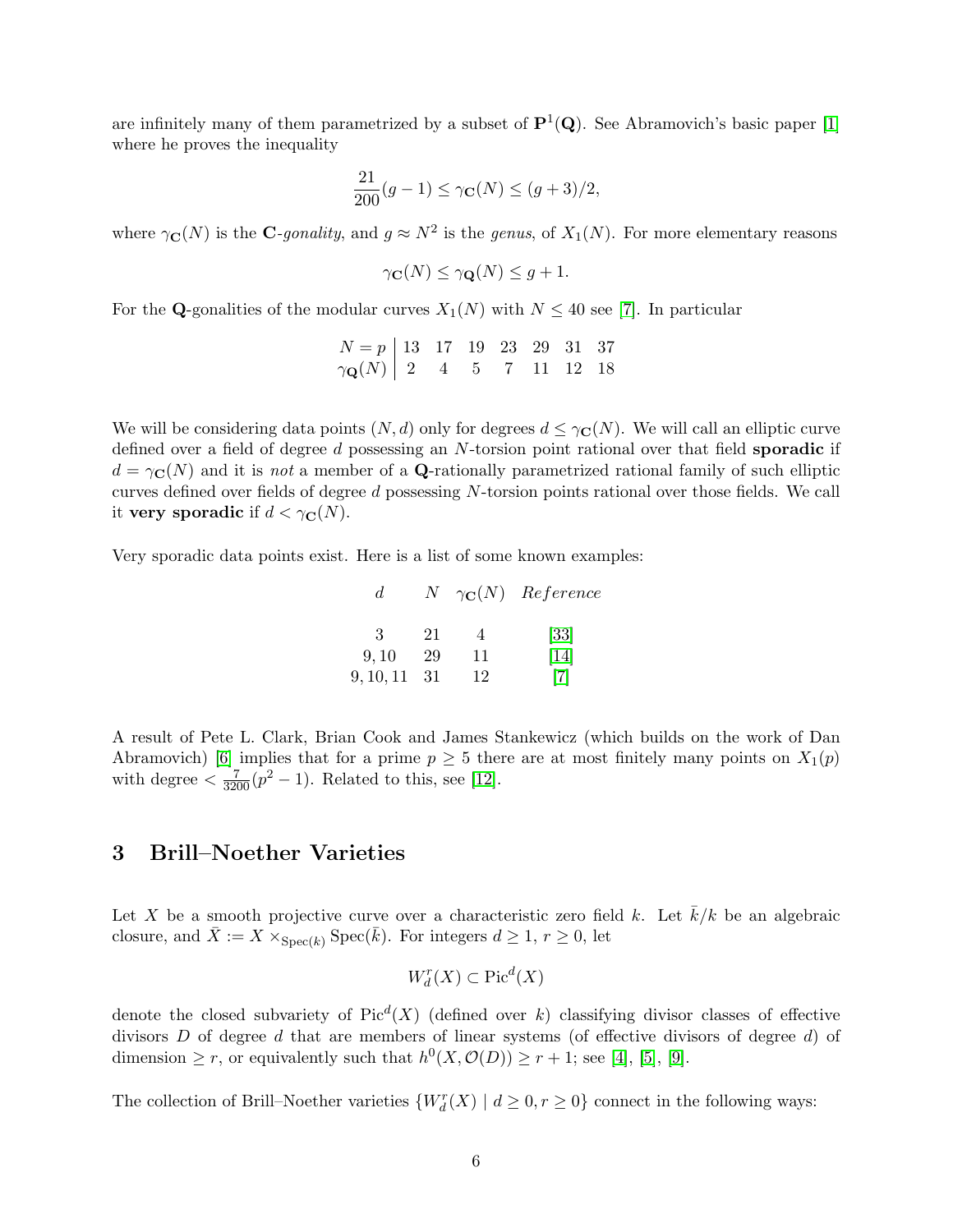- 1. For  $r \geq 1$  we have natural inclusions  $W_d^r(X) \hookrightarrow W_d^{r-1}(X) \subset \text{Pic}^d(X)$ .
- 2. Let  $\alpha$  be a k-rational point of X, and let

$$
f_{\alpha}: \mathrm{Pic}^d(X) \to \mathrm{Pic}^{d-1}(X)
$$

be the morphism that sends the class of a divisor D to the class of  $D - [\alpha]$ . For  $r \ge 1$  we have a commutative diagram of  $k$ -rational maps,

$$
W_d^r(X) \xrightarrow{\subset} \text{Pic}^d(X)
$$

$$
\downarrow_{f_\alpha} \qquad \qquad \downarrow_{f_\alpha}
$$

$$
W_{d-1}^{r-1} \xrightarrow{\subset} \text{Pic}^{d-1}(X).
$$

Statement (2) above follows from considering the global sections of the exact sequence

$$
0 \to \mathcal{O}_X(D - \alpha) \to \mathcal{O}_X(D) \to \mathcal{O}_\alpha \to 0.
$$

3. We have the natural surjection

$$
\eta_d: \operatorname{Sym}^d(X) \to W_d^0(X) \subset \operatorname{Pic}^d(X). \tag{1}
$$

which is an isomorphism when restricted to

$$
{\rm Sym}^{d,\#}(X):=\eta_d^{-1}\big(W^0_d(X)-W^1_d(X)\big)\subset {\rm Sym}^d(X),
$$

i.e., to the inverse image of the complement of  $W_d^1(X)$ :

$$
\text{Sym}^{d, \#}(X) \xrightarrow{\subset} \text{Sym}^{d}(X)
$$

$$
\downarrow \cong \qquad \qquad \downarrow
$$

$$
W_d^0(X) - W_d^1(X) \xrightarrow{\subset} W_d^0(X) \xrightarrow{\subset} \text{Pic}^d(X).
$$

In paticular Sym<sup> $d(X)$ </sup> is a desingularization of  $W_d^0(X)$ . In certain cases of interest (e.g., as in our analysis of  $X = X_1(17)$  below)  $Sym^d(X)$  is a small resolution of the singularities of  $W_d^0(X)$ .

By Theorem (1.1) in Chapter V of [\[4\]](#page-26-7) if the genus  $g > 1$  of X is in the range

$$
d-1 \le g \le 2(d-1),
$$

the Brill–Noether variety  $W_d^1(X)$  is of dimension greater than or equal to  $2(d-1) - g$ . So, if it satisfies these conditions it can be a curve only if  $2d \leq g+3$  and a surface only if  $2d \leq g+4$ .

We will be specifically interested in the cases  $r = 0, 1$ :

$$
W_d^1(X) \subset W_d^0(X) \subset \text{Pic}^d(X),
$$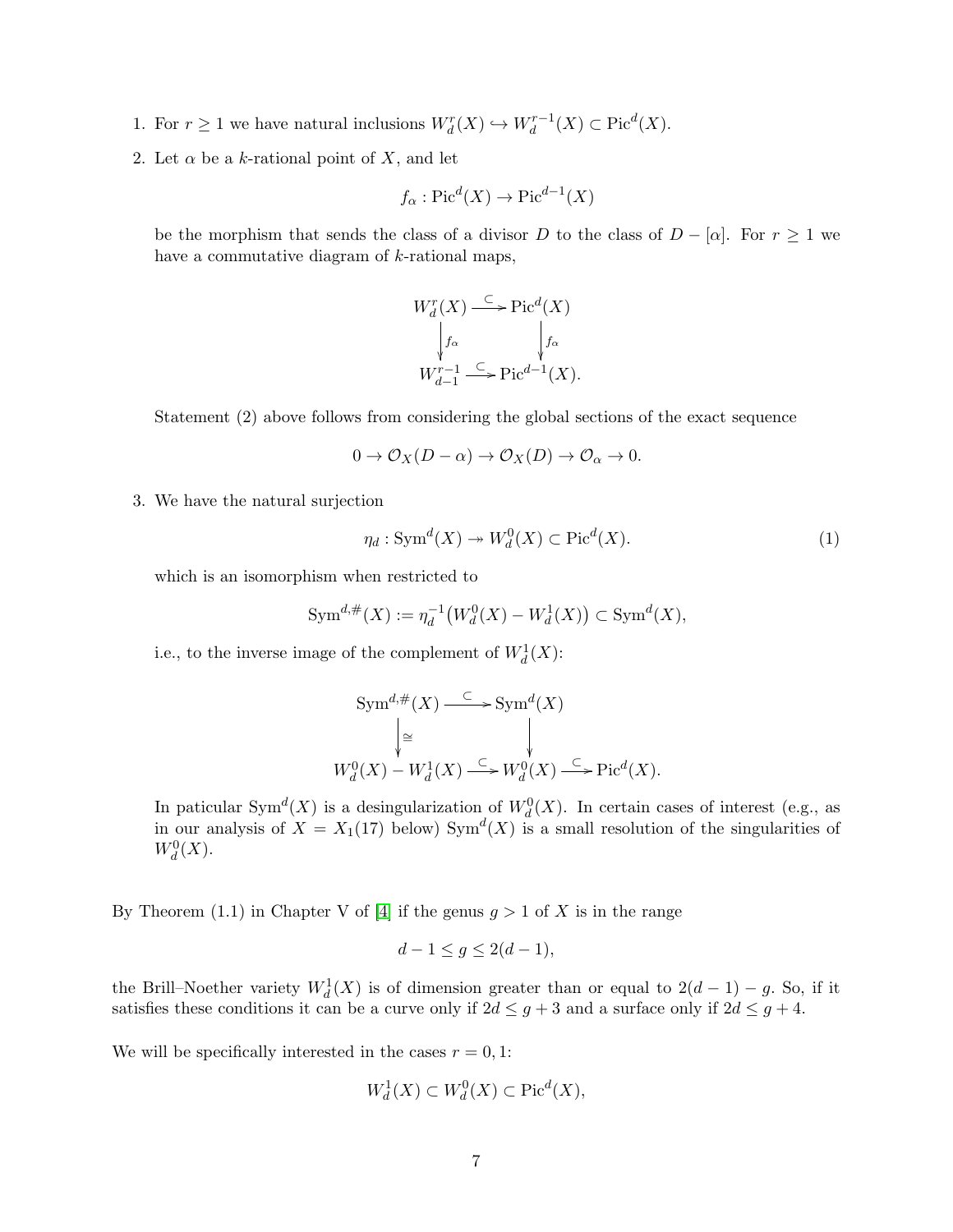noting that a choice of k-rational point  $\alpha$  of X will give us a (k-rational) closed immersion

$$
W_d^1(X) \stackrel{f_\alpha}{\hookrightarrow} W_{d-1}^0(X) \subset \text{Pic}^{d-1}(X).
$$

**Note:** If X is a curve over k a number field, for any d, one has—applying a more general theorem of Faltings [\[11\]](#page-26-10)—that the set of k-rational points of  $W_d^1(X)$  decomposes into a *finite* union,

$$
W_d^1(X)(k) = \bigsqcup_j \mathcal{A}_j,\tag{2}
$$

where, for each j, the Zariski closure of  $\mathcal{A}_j$  is a translate of an abelian subvariety of  $Pic^0(X)$ . For a study of upper bounds for the dimension of such abelian subvarieties that may arise for given values of d, gonality, and genus, see [\[2\]](#page-26-11).

#### <span id="page-7-0"></span>3.1 The canonical involution  $v$

An important case for us is when  $d = g - 1 \geq 0$  where g is the genus of X. In this situation we have the natural involution

$$
\mathrm{Pic}^{g-1}(X) \stackrel{v}{\cong} \mathrm{Pic}^{g-1}(X)
$$

defined by sending any linear equivalence class of divisors  $[D]$  of degree  $g-1$  to the linear equivalence class of  $[K - D]$  where K is the canonical divisor of X. The involution v is 'functorially defined' and is defined over any field  $k$  over which the curve itself is defined, and commutes with any automorphism of X.

Consider the fixed locus Th(X)  $\subset$  Pic<sup>g-1</sup>(X) of the involution v. The 2<sup>2g</sup> geometric points of  $\text{Th}(X)$  are classically referred to as theta-characteristics of X; they correspond to 'square roots' of the canonical line bundle. The finite subscheme  $\text{Th}(X) \subset \text{Pic}^{g-1}(X)$  is a torsor over  $\text{Pic}^0(X)[2]$ . Note that the Riemann-Roch Theorem guarantees that

<span id="page-7-1"></span>
$$
h^{0}(X, \mathcal{O}(D)) = h^{0}(X, \mathcal{O}(K - D)),
$$
\n<sup>(3)</sup>

so v induces an involution of  $W_{g-1}^r(X)$  for any  $r \geq 0$ . Consider the theta divisor

$$
\Theta := W_d^0(X) = W_{g-1}^0(X) \subset \text{Pic}^{g-1}(X),
$$

noting that choosing any theta-characteristic  $\partial \in \text{Th}(X) \subset \text{Pic}^{g-1}(X)$  gives the commutative diagram

$$
\Theta \xrightarrow{\nu} \Theta \xrightarrow{\subset} \text{Pic}^{g-1}(X)
$$

$$
\begin{vmatrix} -\partial & | & -\partial \\ -\partial & \sqrt{\partial} & | & -\partial \\ \Theta - \partial & \rightarrow \Theta - \partial \xrightarrow{\subset} \text{Pic}^0(X), \end{vmatrix}
$$

the theta divisors,  $\{\Theta - \partial \subset \text{Pic}^0(X)\}\$ for the theta-characteristics  $\partial$  ranging through Th $(X)(\overline{k})$ being—each of them—symmetric under multiplication by  $-1$  in  $Pic^{0}(X)$  and the set of them being a torsor under the group  $Pic^0(X)[2]((\bar{k})).$ 

Note, as well, that  $W_{g-1}^1(X) \subset \Theta$  is stable under the involution v as can be seen from [\(3\)](#page-7-1).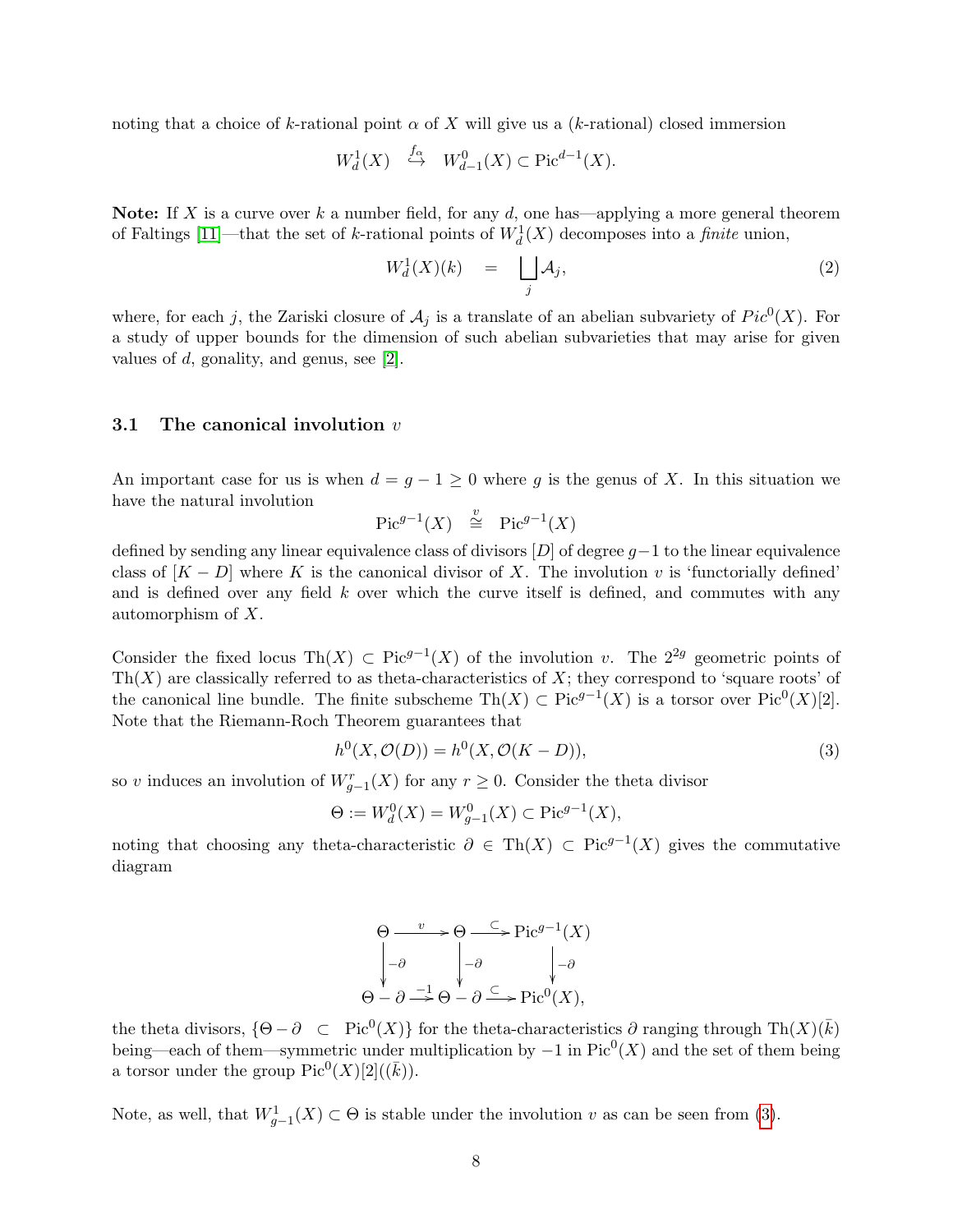#### <span id="page-8-0"></span>3.2 Basic Brill–Noether varieties

For X a curve defined over k, denote by  $\gamma = \gamma_{\bar{k}}$ , its  $\bar{k}$ -gonality. Call  $WX := W^1_{\gamma}(X)$  the **Basic** Brill–Noether variety attached to X. Given a k-rational point  $\alpha$  of X, we obtain an immersion

$$
WX = W^1_\gamma(X) \stackrel{f_\alpha}{\hookrightarrow} W^0_{\gamma-1}(X) = \mathrm{Sym}^{\gamma-1}(X) \subset \mathrm{Pic}^{\gamma-1}(X).
$$

### <span id="page-8-1"></span>3.3 The Basic Brill–Noether variety attached to  $X_1(N)$

Consider the basic Brill–Noether variety  $WX_1(N) := W(X_1(N))$ . Thanks to the functorial nature of Brill–Noether varieties, the automorphism group of  $X_1(N)$  viewed as finite group scheme over Q acts naturally on  $WX_1(N)$ . Thus we have the group  $\Delta$  of diamond operators acting Q-rationally on  $WX_1(N)$ , and the w-operators acting  $\mathbf{Q}(\mu_N)^+$ -rationally. When N is a prime number all these operators fit into a dihedral group that act  $\mathbf{Q}(\mu_N)^+$ -rationally on  $WX_1(N)$ .

### <span id="page-8-2"></span>3.4 Basic Brill–Noether curves attached to algebraic curves of genus 5 and gonality 4

Assume from now on that X is a curve defined over  $Q$  of genus 5 and has  $Q$ -gonality equal to **C**-gonality  $\gamma = 4.6$  $\gamma = 4.6$ 

In this case the Basic Brill–Noether variety,  $W := W X$ , is a curve defined over Q (possibly reducible). We'll refer to it as the the Basic Brill–Noether curve attached to  $X$ . An application of Clifford's Theorem<sup>[7](#page-8-4)</sup> guarantees that  $h^0(X, \mathcal{O}_X(D)) \leq 2$  for any effective divisor D of degree 4, so  $W_4^2(X)$  is empty. That is, the complete linear series that corresponds to any point in the Basic Brill–Noether curve attached to X is parametrized by a pencil.

By Lemma [1](#page-25-2) of Section [7,](#page-25-0) a k-rational point of  $WX$  gives us a k-linear parametrization class of maps  $X \to \mathbf{P}^1$  of degree  $\gamma_{\bar{k}}(X)$ , and conversely. So we have

<span id="page-8-6"></span>**Proposition 1.** Let  $Aut(X)$  denote the group of k-rational automorphisms of X. There is a one-to-one correspondence between k-similarity classes<sup>[8](#page-8-5)</sup> of maps  $X \to \mathbf{P}^1$  (defined over k) of degree  $\gamma_{\bar{k}}(X)$  and  $\mathrm{Aut}(X)$ -orbits of k-rational points of the Basic Brill–Noether curve  $WX$ :

 $k\text{-}similarity classes \leftrightarrow \text{WX}(k)/\text{Aut}(X).$ 

If  $d < \gamma_k(X)$  then  $W_d^1(X)$  is empty (Lemma [1](#page-25-2) below). In the special case where  $\gamma_{\bar{k}}(X) = g - 1$  we are in the situation of section [3.1](#page-7-0) above, and we have the canonical involution v acting on  $W(X)$ compatibly with its action on  $Pic^{g-1}(X)$  giving a commutative diagram:

<span id="page-8-3"></span><sup>&</sup>lt;sup>6</sup> The example we treat,  $X_1(17)$ , is of this form, as are  $X_1(21)$ , and  $X_1(24)$ .

<span id="page-8-5"></span><span id="page-8-4"></span><sup>&</sup>lt;sup>7</sup> See page 204 of [\[4\]](#page-26-7) for a discussion that covers the case of interest to us: genus =5, gonality and degree =4.

 $8$  k-similarity is the natural notion of equivalence for k-parametrizations: two parametrizations are k-similar if one can be brought to the other by composition with appropriate k-isomorphisms of domain and range.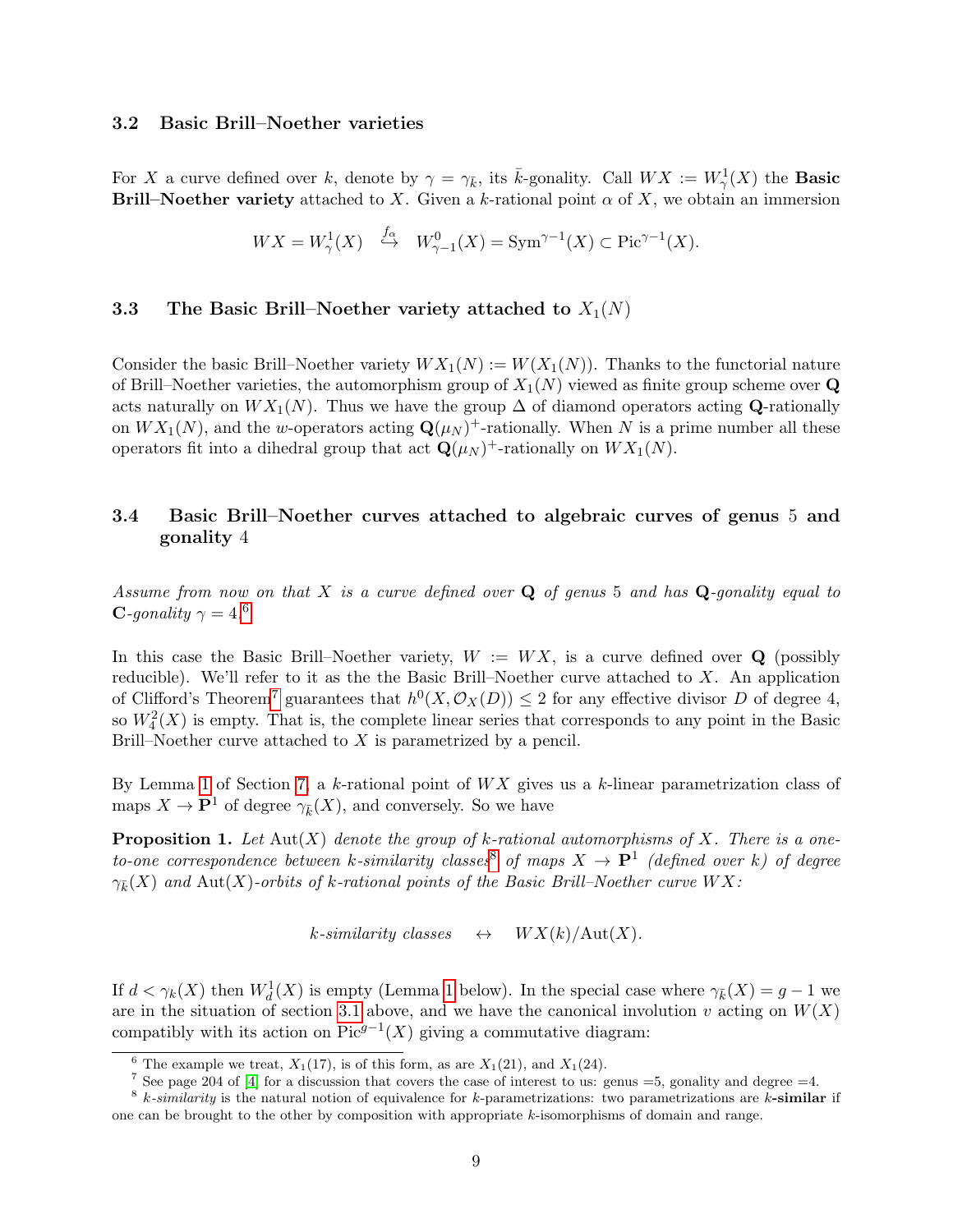$$
W(X) \xrightarrow{v} W(X)
$$
  
\n
$$
\downarrow \qquad \qquad \downarrow
$$
  
\n
$$
Pic^{g-1}(X) \xrightarrow{v} Pic^{g-1}(X)
$$

which commutes with any automorphism of X.

Consider a canonical embedding (defined over Q)

$$
\beta: X \stackrel{\cong}{\longrightarrow} \Gamma \subset \mathbf{P}^4.
$$

Since the genus of X is  $g = 5$ , by a theorem of Max Noether [\[4\]](#page-26-7) the curve  $\Gamma$  lies on  $3 = (g-2)(g-3)/2$ independent quadrics in  $\mathbf{P}^4$ .

For ease of nomenclature in this discussion (i.e., for the rest of this section) let us strictly reserve the symbols  $\mathbf{P}^4$  to mean the projective 4-dimensional space which is the ambient space of the canonical embedding above, and  $\mathbf{P}^2$  to mean the projective space generated by the linear space of those three independent quadrics just mentioned.

In the case of our interest we will be fixing bases,

$$
\omega_0, \omega_1, \omega_2, \omega_3, \omega_4
$$

of the 5 dimensional space  $S := H^0(X, \Omega^1(X))$  such that the projectivization of  $S^{\vee}$  is the  $\mathbf{P}^4$  above. In terms of this basis we will be stipulating three independent quadratic relations

> $e_0 := e_0(\omega_0, \ldots, \omega_4)$  $e_1 := e_1(\omega_0, \ldots, \omega_4)$  $e_2 := e_2(\omega_0, \ldots, \omega_4),$

generating the kernel of the natural cup product map

$$
(*) \quad \operatorname{Sym}^2(S) \stackrel{\kappa}{\longrightarrow} H^0(X, (\Omega^1(X)^{\otimes 2}),
$$

and therefore representing a basis of the projective space  $\mathbf{P}^2$  above.

Note that  $S = H^0(X, \Omega^1(X))$  and  $H^0(X, (\Omega^1(X)^{\otimes 2})$  have a natural action of Aut $(X)$  with respect to which the morphism (∗) is equivariant.

In the cases of our particular interest  $S$  will be the space of cuspforms of weight two and the cup product above will be given by multiplication to the space of cuspforms of weight four.

#### <span id="page-9-0"></span>3.5 Loci of singular quadrics

For the results we are now about to quote, see page 207 of [\[4\]](#page-26-7).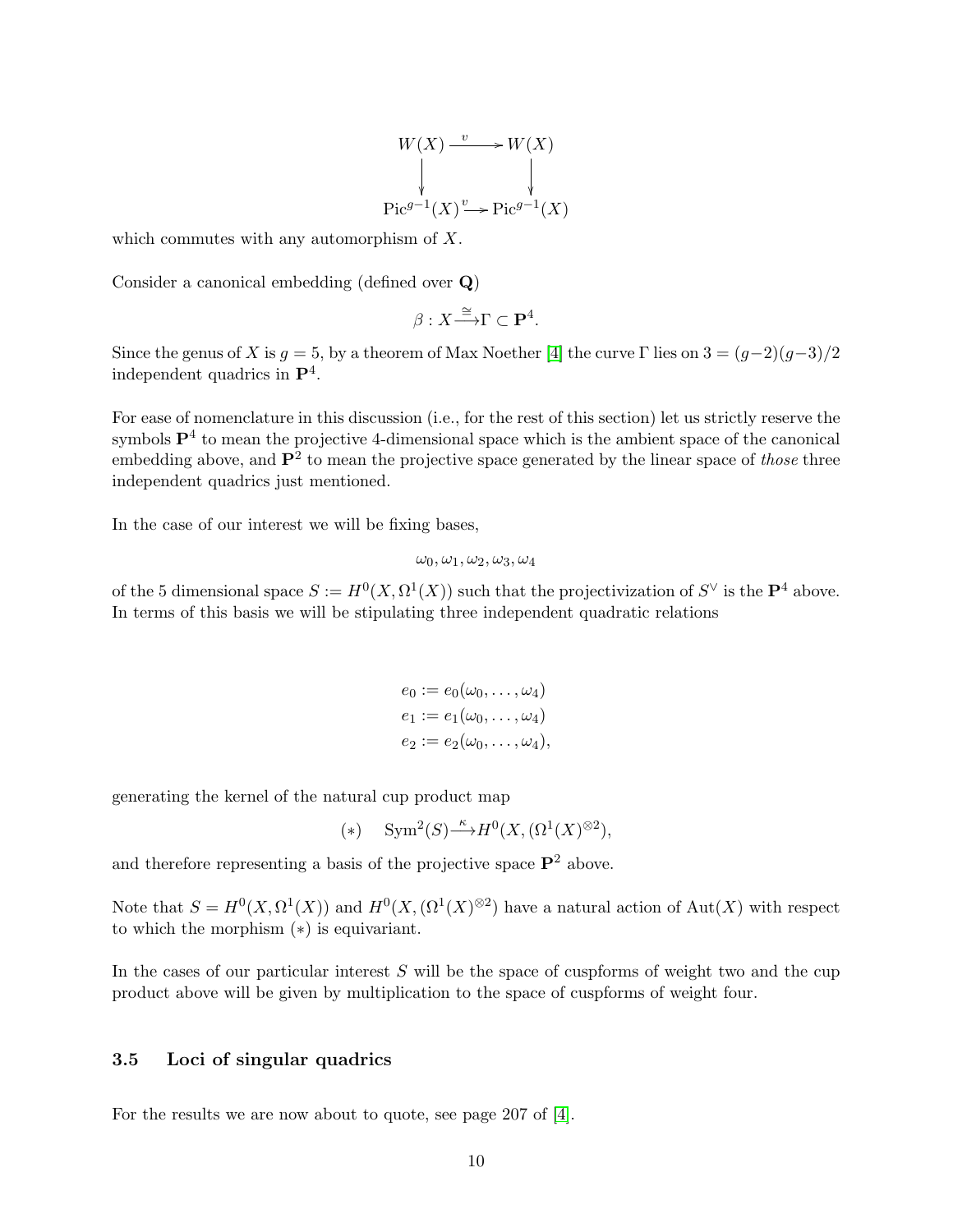- Let  $\mathcal{V} \subset \mathbf{P}^2$  be the sub-locus of singular quadrics<sup>[9](#page-10-1)</sup>  $\mathcal{Q} \subset \mathbf{P}^4$ .
- Let  $W \to V$  be the double cover determined by choosing one of the two systems of planes in these singular quadrics.
- Let

$$
\mathcal{G} \ \stackrel{\mathrm{proj}}{\rightarrow} \ \mathcal{W}
$$

be the **P**<sup>1</sup>-bundle whose points consist of pairs  $(\Pi, Q)$  where  $Q \in V$  and  $\Pi \subset Q$  is a two-plane.

- Let  $v : \mathcal{W} \to \mathcal{W}$  be the involution defining the covering  $\mathcal{W} \to \mathcal{V}$ .
- Consider the commutative diagram

$$
\mathcal{G} \xrightarrow{\alpha} \text{Sym}^4(X)
$$
  
proj  

$$
\downarrow \text{proj}
$$
  

$$
\mathcal{W} \xrightarrow{\alpha} \text{Pic}^4(X)
$$

where the morphism  $\alpha : \mathcal{G} \to \text{Sym}^4(X)$  is characterized on points by the rule that sends  $(\Pi, \mathcal{Q})$  of  $\mathcal G$  to the divisor (of degree four),

$$
\alpha(\Pi, \mathcal{Q}) := \Pi \cap \Gamma \subset \Gamma,
$$

the latter being construed, via the isomorphism  $\beta: X \longrightarrow \Gamma$  of subsection [3.4,](#page-8-2) as an element of Sym<sup>4</sup>(X). The image of  $\alpha$  restricted to a fiber of  $\mathcal{G} \stackrel{\text{proj}}{\rightarrow} \mathcal{W}$  runs through a complete linear system of divisors, and therefore determines a well-defined point of  $Pic<sup>4</sup>(X)$ , providing a characterization (on points) of the morphism  $\alpha : \mathcal{W} \to \text{Pic}^4(X)$ .

If ever we need to specify the curve  $X$  to which these objects are related, we indicate this in the standard manner; e.g., we write  $W = \mathcal{W}X$ ,  $V = \mathcal{V}X$ ,  $\mathcal{G} = \mathcal{G}X$  etc.

#### <span id="page-10-0"></span>3.6 The canonical representation of the Basic Brill–Noether curve

Let X be a curve satisfying our running hypotheses in this section, and put  $W := W X$ , the Basic Brill–Noether curve attached to X. Recall the involution  $v: W \to W$  constructed in subsection [3.2.](#page-8-0) Let  $W = \mathcal{W}X$  be as in subsection [3.5](#page-9-0) above, recalling the involution  $v : \mathcal{W} \to \mathcal{W}$  constructed there.

The discussion of pp. 207-210 of of [\[4\]](#page-26-7) gives the following identification.

<span id="page-10-1"></span><sup>&</sup>lt;sup>9</sup> Recall that the 'generic' singular quadric threefold  $\mathcal{Q} \subset \mathbf{P}^4$  has a unique singular point  $\epsilon$  and is the cone 'at  $\epsilon$ ' of a (nonsingular) quadric surface given by the intersection of  $Q$  with any hyperplane not passing through  $\epsilon$ . That quadric surface has two rulings by lines (possibly not rational over the base field k). Taking the cone through  $\epsilon$  of each of these rulings gives us two 2-dimensional rulings, now, of the quadric threefold  $Q$  (again possibly not rational over the base field k). That is,  $Q$  is swept out by two pencils of planes (i.e., 2-dimensional projective linear subspaces).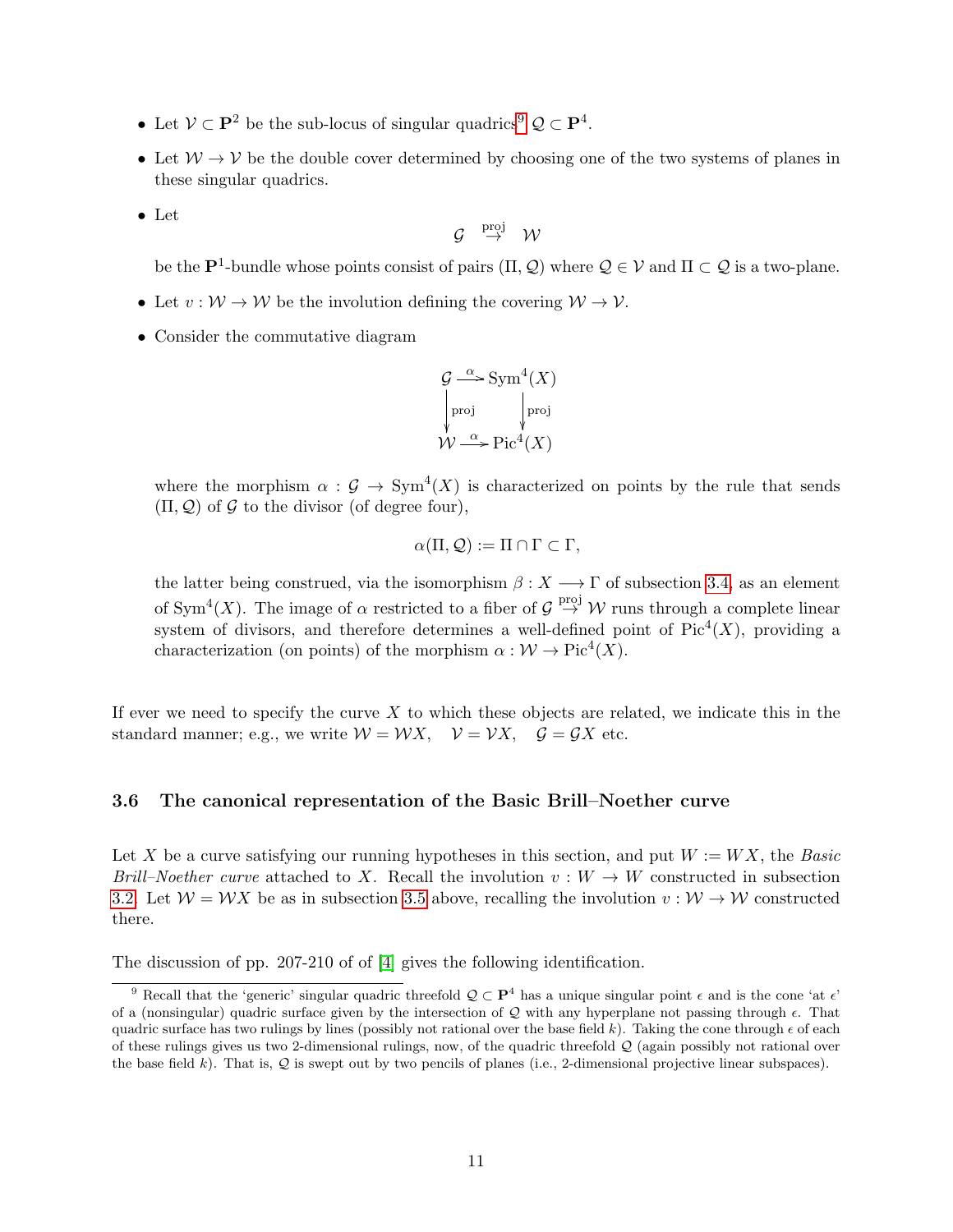**Proposition 2.** The image of the canonical morphism  $\alpha : \mathcal{W} \to Pic^4(X)$  is contained in W  $Pic<sup>4</sup>(X)$  and induces an isomorphism,  $\alpha : \mathcal{W} \stackrel{\cong}{\longrightarrow} W$  commuting with the involutions v on domain and image. That is, letting  $V := W/{v}$ , we have the commutative diagram:



#### <span id="page-11-0"></span>3.7 Elliptic components and new components

Let X be a ("bi-elliptic") curve defined over  $\bf{Q}$  satisfying our running hypotheses in this section and let  $W := W X$  be—as usual—the Basic Brill–Noether curve attached to X. By an *elliptic involution* of X let us mean an involution  $\iota: X \to X$  such that the quotient of X under its action.

$$
\text{proj}_{\iota}: X \to X/\{\sim \iota\} = \mathcal{E},
$$

is a curve of genus one. The involution  $\iota$  induces an action on W and on the constructions of Subsections [3.5](#page-9-0) and [3.6.](#page-10-0) In particular  $\iota$  commutes with the double cover mapping:



For any such quotient, and any point  $u \in \mathcal{E}$  let  $j_u : \mathcal{E} \to \mathcal{E}$  denote the canonical (nontrivial) involution fixing the point  $u$ , and let

$$
\mathrm{proj}_{j_u} : \mathcal{E} \to \mathcal{E} / \{\sim j_u\} =: \mathbf{P}^1_u
$$

denote the projection to the (genus zero) quotient (which we denote  $\mathbf{P}^1_u$ ) under the action of  $j_u$ . Denote by  $t_u$  the running parameter in the projective line  $\mathbf{P}_u^1$ . For any pair  $(u, t_u)$  with  $u \in \mathcal{E}$  and  $t_u \in \mathbf{P}_u^1$  let  $D_t(u, t_u) \subset \text{Symm}^4(X)$  be the effective divisor of degree four on X given by

$$
D_{\iota}(u,t_u) := \text{proj}_{\iota}^{-1} \circ \text{proj}_{j_u}^{-1}(t_u).
$$

For each  $u \in \mathcal{E}$ , then, we have a linear system of divisors of degree four on X parametrized by the variable  $t_u$ , giving us a point on W, which we denote  $w_t(u)$ .

The morphism

$$
w_\iota:\mathcal{E}\longrightarrow W
$$

factors through the quotient  $\mathcal{E}'$  of  $\mathcal E$  under the natural action of the 2-torsion subgroup of its jacobian, i.e.,  $Pic^0(\mathcal{E})[2]$ . The induced morphism

$$
w_\iota':\mathcal{E}'\hookrightarrow W
$$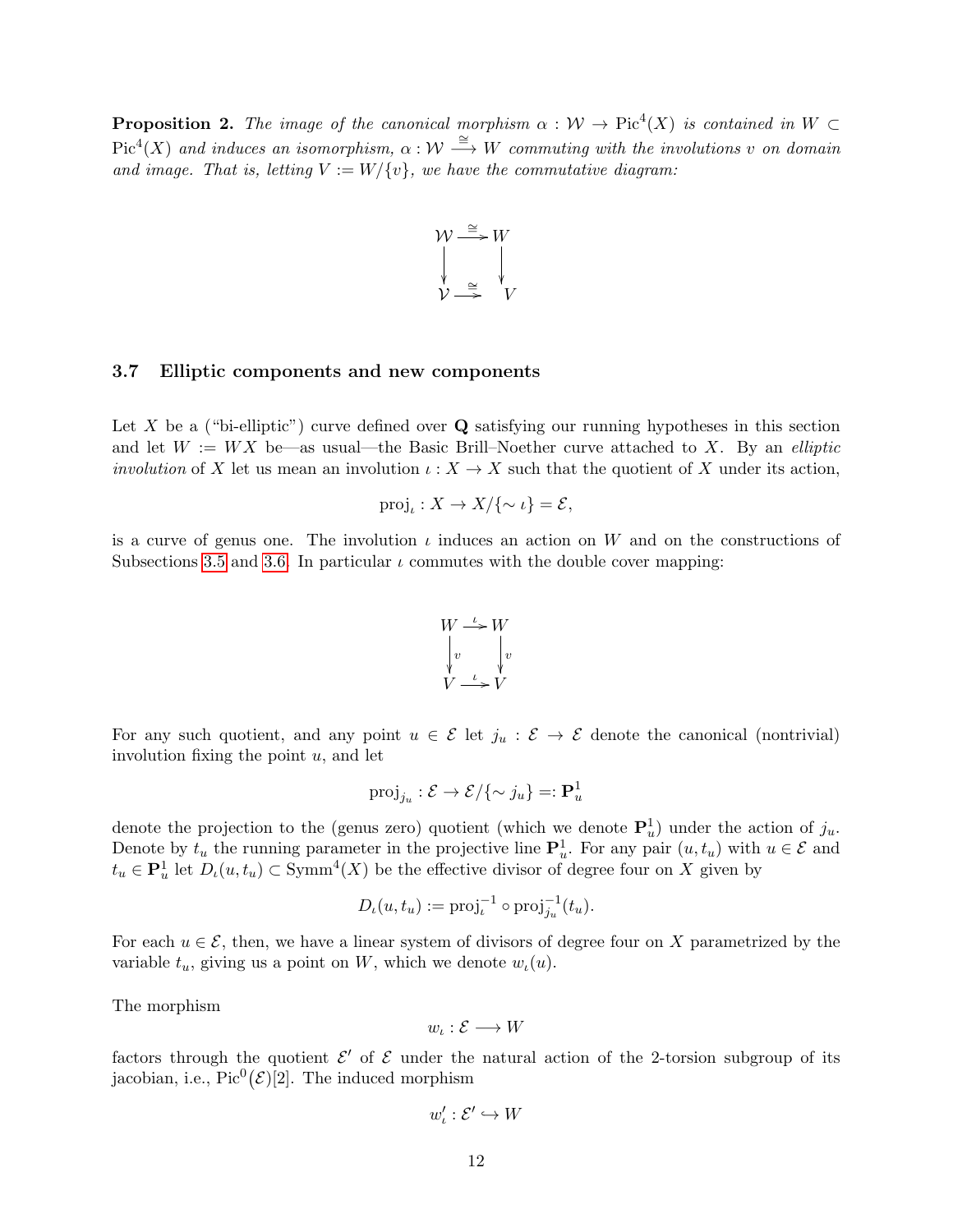is a closed immersion, and its image is a (reduced) irreducible component of W defined over the field k. We denote this component  $W_i \subset W$  and refer to  $W_i \approx \mathcal{E}'$  as the k-elliptic component of W associated to  $\iota$ . It is fixed by the action of the involution  $\iota$  on W.

By a new component of  $W$  we will mean an irreducible component that is not elliptic in the above sense.

### <span id="page-12-0"></span>4 Fine Siegel units and fine Siegel points

Let  $X := X_1(N)$ . A Fine Siegel unit on X is a rational function f on X defined over Q whose divisor of zeroes and poles consist only of **Q**-rational cusps. Let  $C(N)$  denote the set of **Q**-rational cusps; so a fine Siegel unit is a unit in the ring of regular functions on  $X_1(N)-C(N)$  (over Q). Since the action of  $Gal(Q/Q)$  preserves the divisor of zeroes-and-poles of a fine Siegel unit, an application of Hilbert's Theorem 90 guarantees that we may normalize our fine Siegel units (by multiplication by an appropriate nonzero scalar) so that they are defined over Q. Such a normalized Siegel unit f is well-defined by its divisor of zeroes-and-poles up to a factor in  $\mathbf{Q}^*$  and gives us a  $\mathbf{Q}$ -rational parametrization  $f: X \to \mathbf{P}^1$ . Let  $\mathcal{Z}(N)$  denote the group of fine Siegel units modulo  $\mathbf{Q}^*$ . By the Manin–Drinfeld Theorem,  $\mathcal{Z}(N)$  is a free abelian group of rank  $|C(N)|-1$ . The action of the group  $\Delta$  of diamond operators on  $X_1(N)$  induces an action on  $\mathcal{Z}(N)$  and there is a natural metric on  $\mathcal{Z}(N)$  given by the geometric degree of the function  $f: X_1(N) \to \mathbf{P}^1$ . This metric satisfies a triangle inequality:

$$
\deg(f \cdot g) \le \deg(f) + \deg(g),
$$

and it scales well, i.e.,

$$
\deg(f^n) = |n| \cdot \deg(f)
$$

for  $n \in \mathbb{Z}$ , and is preserved by the action of the diamond operators. See [\[37\]](#page-27-11) for an explicit description of the fine Siegel units in terms of their q-expansions and their expression in relation to specific modular forms.

The following two conditions on  $X := X_1(N)$  hold for only a (finite) number of values of N but they do hold for the case  $N = 17$ .

- 1.  $X = X_1(N)$  contains no very sporadic points (in the terminology of Section [2\)](#page-2-0) except for the set of  $\mathbf Q$ -rational cusps  $C(N)$ .
- 2.  $\gamma_{\mathbf{C}}(X) < |C(N)|$ .

When  $N = 17$  these conditions are indeed met<sup>[10](#page-12-1)</sup>.

<span id="page-12-2"></span>**Proposition 3.**  $X_1(17)$  has no non-cuspidal very sporadic points.

<span id="page-12-1"></span><sup>&</sup>lt;sup>10</sup> As has been verified by the first author of this article and Mark van Hoeij, these two conditions are satisfied for  $X_1(N)$  for  $N = 32$ , and for  $N < 28$  but not  $N = 21$ .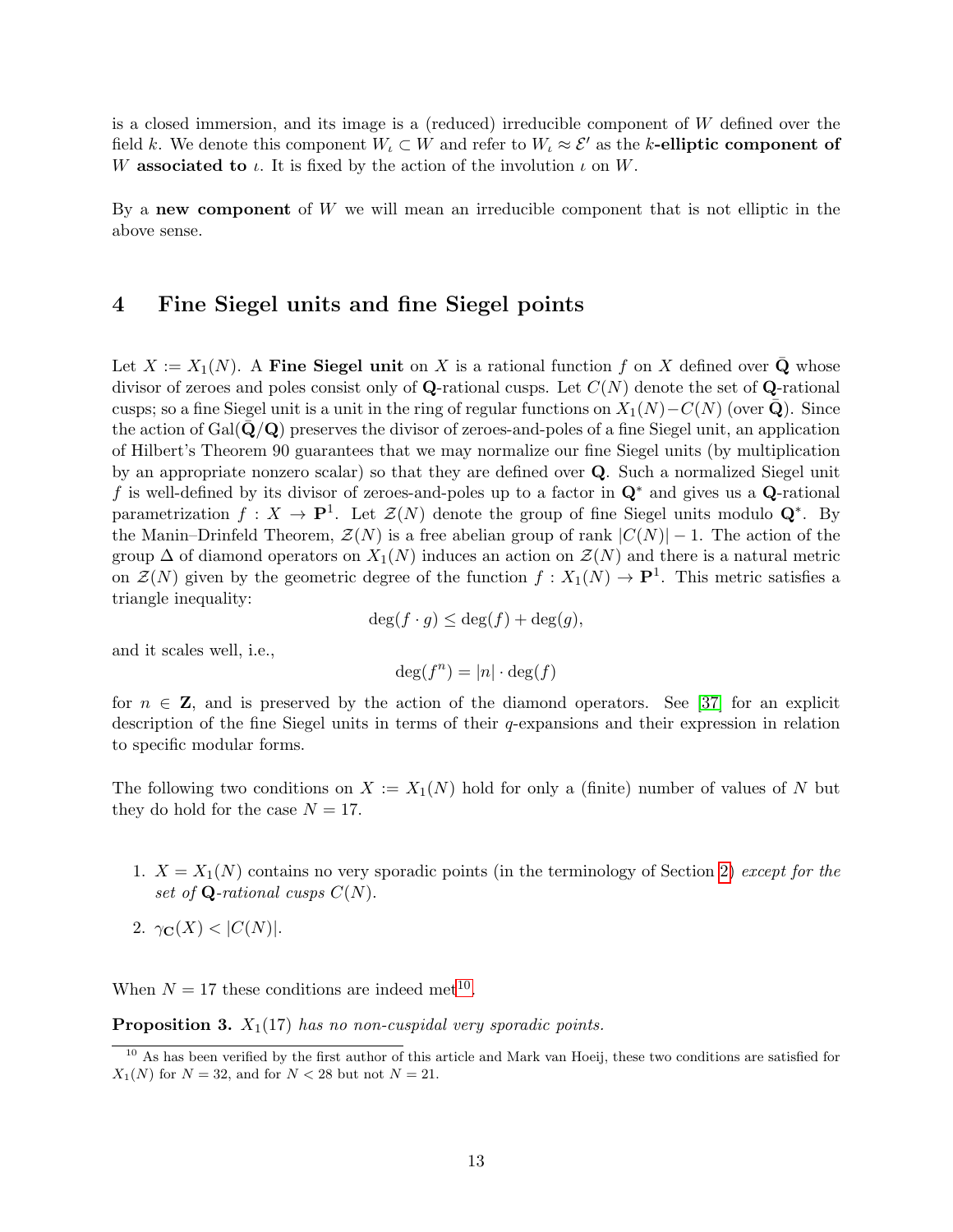**Proof:** There are no non-cuspidal points on  $X_1(17)$  of degree 1 by [\[28\]](#page-27-6); none of degree 2 by [\[19\]](#page-26-12); and none of degree 3 by [\[34\]](#page-27-8).

As we shall see (Proposition [6\)](#page-24-0)  $X_1(17)$  contains no non-cuspidal sporadic points, as well.

Under hypothesis (1) above, every function  $\phi: X_1(N) \to \mathbf{P}^1$  of degree  $\gamma_{\mathbf{C}}(X)$  and defined over Q has the property that any of its fibers above points in  $\mathbf{P}^1(\mathbf{Q})$  either consists entirely of **Q**-rational cusps, or contains no Q-rational cusps at all. This is because each fiber is of degree  $\gamma_{\mathbf{C}}(X)$  and if it contains a Q-rational cusp, the points of the fiber are all of degree strictly less than  $\gamma_{\mathbb{C}}(X)$ . That is, these points are all very sporadic, so by  $(1)$  they are *all* rational cusps. If a fiber of such a  $\phi$  consists entirely of rational cusps, call it a **rational-cuspidal-fiber** of  $\phi$ . By (2),  $\phi$  has at least two rational-cuspidal-fibers. Choosing two rational-cuspidal-fibers of such a  $\phi: X \to \mathbf{P}^1$  and composing  $\phi$  with an appropriate linear fractional transformation of  $\mathbf{P}^1$  that sends the image of one of those fibers to 0 and the other to  $\infty$  we see that any such  $\phi$  is in the Q-similarity class of a **Q-**parametrization of  $X_1(N)$  by a fine Siegel unit f (of geometric degree equal to the gonality of  $X$ ).

It is convenient to denote such a fine Siegel unit  $f$ —up to composition by appropriate Q-automorphisms  $b: \mathbf{P}^1 \to \mathbf{P}^1$ —by listing its rational-cuspidal-fibers giving the divisors with support on cusps that constitutes each of those fibers.

Each divisor with support on the cusps is encoded by  $|C(N)|$  integers, where the i-th integer is the multiplicity of the i-th cusp. We display this data for a given f as a matrix, with exactly  $|C(N)|$ columns, and as many rows as there are rational-cuspidal-fibers for  $f$ . We call it the **rational**cuspidal-fiber matrix for the Q-linear parametrization class of  $f$ .

We also organize these cuspidal-fiber matrices in  $\Delta$ -orbits. Any such  $\Delta$ -orbit determines a Qsimilarity class of Q-parametrizations of  $X_1(N)$  of geometric degree equal to the gonality of X.

Under both hypotheses above, any such f has at least two rational-cuspidal-fibers ( $|C(N)| > \gamma_C(X)$ ) implies that there are at least two fibers containing  $Q$ -rational cusps). We can compose f with an appropriate  $b: \mathbf{P}^1 \to \mathbf{P}^1$  sending one rational-cuspidal-fiber to 0 and another to  $\infty$ , so that  $b \cdot f$  is a fine Siegel unit.

Consequently

<span id="page-13-0"></span>Proposition 4. Under the hypotheses (1) and (2) above

- 1. Any Q-parametrization of  $X = X_1(N)$  of geometric degree  $\gamma_{\mathbb{C}}(X)$  is represented by at least one fine Siegel unit in  $\mathcal{Z} = \mathcal{Z}(N)$  of degree  $\gamma_{\mathbf{C}}(X)$ .
- 2. There are only finitely many classes of Q-parametrizations of  $X_1(N)$  of degree  $\gamma_{\mathbf{C}}(X)$ .

**Definition 1.** By a fine Siegel point on the Basic Brill–Noether variety  $WX_1(N)$  let us mean a **Q**-rational point on  $WX_1(N)$  represented by a linear system parametrized by a fine Siegel unit.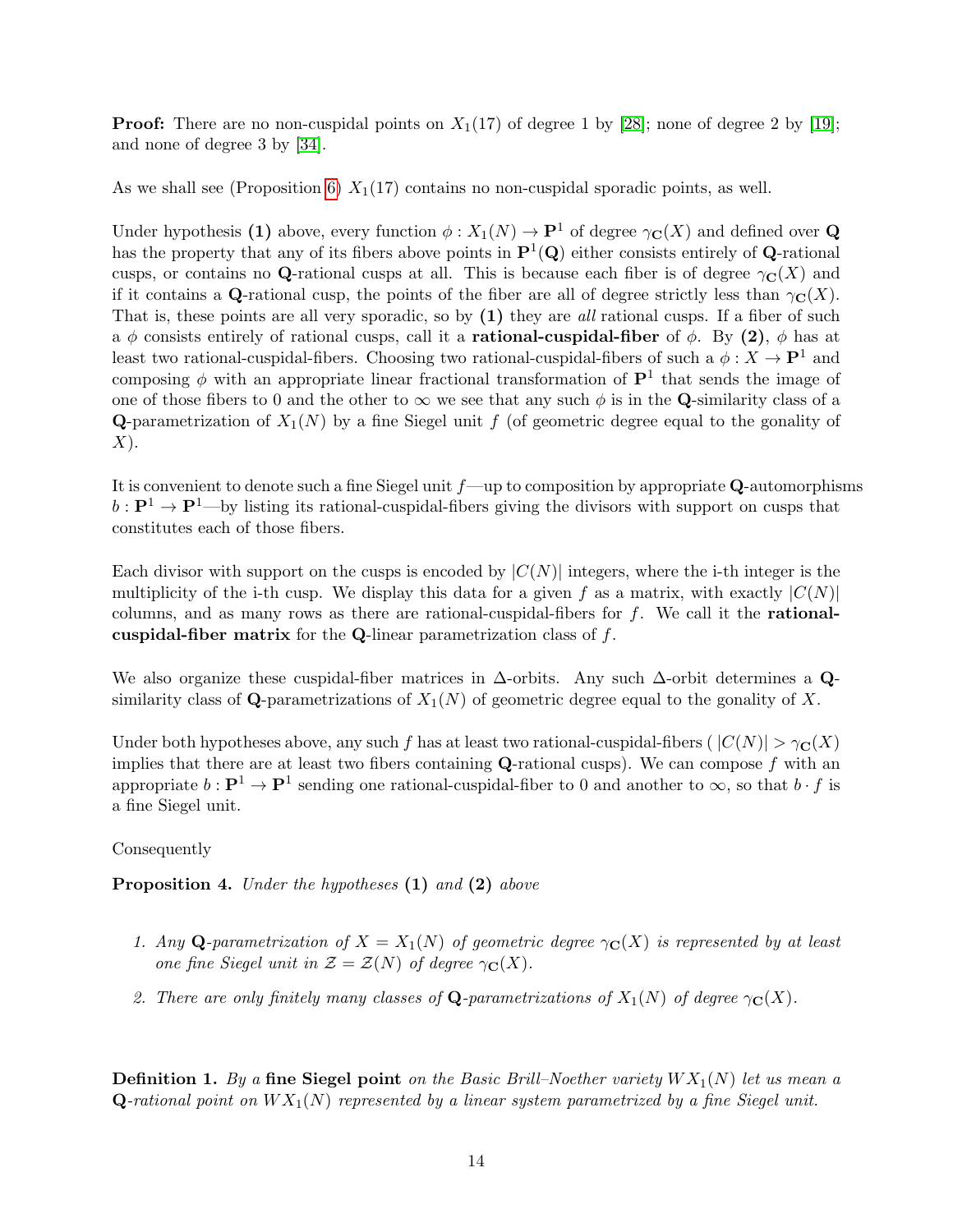<span id="page-14-2"></span>**Corollary 2.** Under the hypotheses (1) and (2) above, the Basic Brill–Noether variety  $WX_1(N)$ has only finitely many Q-rational points. These are all fine Siegel points and are effectively obtain- $able.<sup>11</sup>$  $able.<sup>11</sup>$  $able.<sup>11</sup>$ .

The first statement in Corollary [2](#page-14-2) follows from Proposition [4](#page-13-0) simply by considering the number of pairs of possible cuspidal-fibers. Effectivity follows because there are effective methods to compute Riemann-Roch spaces of divisors on curves (cf. [\[13\]](#page-26-13)). The computations of cuspidal-fiber matrices can be done for some small values of N (including  $N = 17$ ) by a combination of modular symbol computations implemented by Sage([\[3,](#page-26-14) p. 57]) and brute force computations.

When  $N = 17$  we shall see that all Q-rational points of  $WX_1(N)$  are fine Siegel points. It would be interesting to understand, for more general values of N what portion of  $WX_1(N)(Q)$  comes from Siegel (or fine) Siegel points.

A computation of Derickx and van Hoeij [\[7\]](#page-26-0) guarantees that for all  $N \leq 40$  there is at least one modular unit of degree equal to the **Q**-gonality of  $X_1(N)$ . It follows that if, for these values of N, the Q-gonality were equal to the C-gonality of  $X_1(N)$ , the corresponding Basic Brill–Noether variety  $WX_1(N)$  would contain at least one Siegel point.

# <span id="page-14-0"></span>5 Digression: 13-torsion

The case of  $X = X_1(13)$  is simple, but still instructive, so it may be a good introduction to our discussion of  $X_1(17)$ . For a study of the arithmetic of  $X_1(13)$  and its jacobian, see [\[30\]](#page-27-12). Since  $X_1(13)$ is of genus two, it is hyperelliptic;  $\gamma_{\mathbf{Q}}(X) = 2$ . Let  $\sigma : X \to X$  denote the hyperelliptic involution. We thank Andrew Sutherland who communicated to us the following hyperelliptic equation<sup>[12](#page-14-3)</sup> for  $X_1(13)$ :

$$
y^2 = x^6 + 4x^5 + 6x^4 + 2x^3 + x^2 + 2x + 1 := f(x).
$$

So, in these coordinates,  $\sigma(x, y) = (x, -y)$ . The polynomial  $f(x)$  is irreducible over the cyclotomic field  $\mathbf{Q}(\mu_{13})$  obtained by adjoining all 13-th roots of unity to Q. This guarantees that  $J_1(13)$  :=  $Pic^{0}X_{1}(13)$  has no nontrivial  $\mathbf{Q}(\mu_{13})$ -rational 2-torsion, and hence no **Q**-rational 2-torsion. Let  $\mathcal{C} \subset X_1(13)$  denote the set of six **Q**-rational cusps. The hyperelliptic involution  $\sigma : X_1(13) \to X_1(13)$ preserves the set  $C$ , and acts without fixed points on it (the latter statement following immediately from the irreducibility of  $f(x)$  over Q). Let

$$
\mathcal{C} = \{u, \sigma u\} \sqcup \{v, \sigma v\} \sqcup \{w, \sigma w\}
$$

be the orbit decomposition of C under the action of  $\sigma$ .

We have the natural projection,

$$
\eta_2: \operatorname{Sym}^2(X) \longrightarrow \operatorname{Pic}^2(X),\tag{4}
$$

<span id="page-14-1"></span> $11$ The same proof gives a similar finiteness and effectivity result for the set of Q-rational points of the Basic Brill– Noether variety  $WX$  of any curve X defined over  $Q$  that has the property that all its very sporadic points are  $Q$ rational and  $|X(Q)|$  is strictly greater than  $\gamma_Q(X)$ .

<span id="page-14-3"></span><sup>&</sup>lt;sup>12</sup> Such an equation had also been computed by J. Blass and was shown to be irreducible over  $Q$ ; see the reference [1] in [\[30\]](#page-27-12).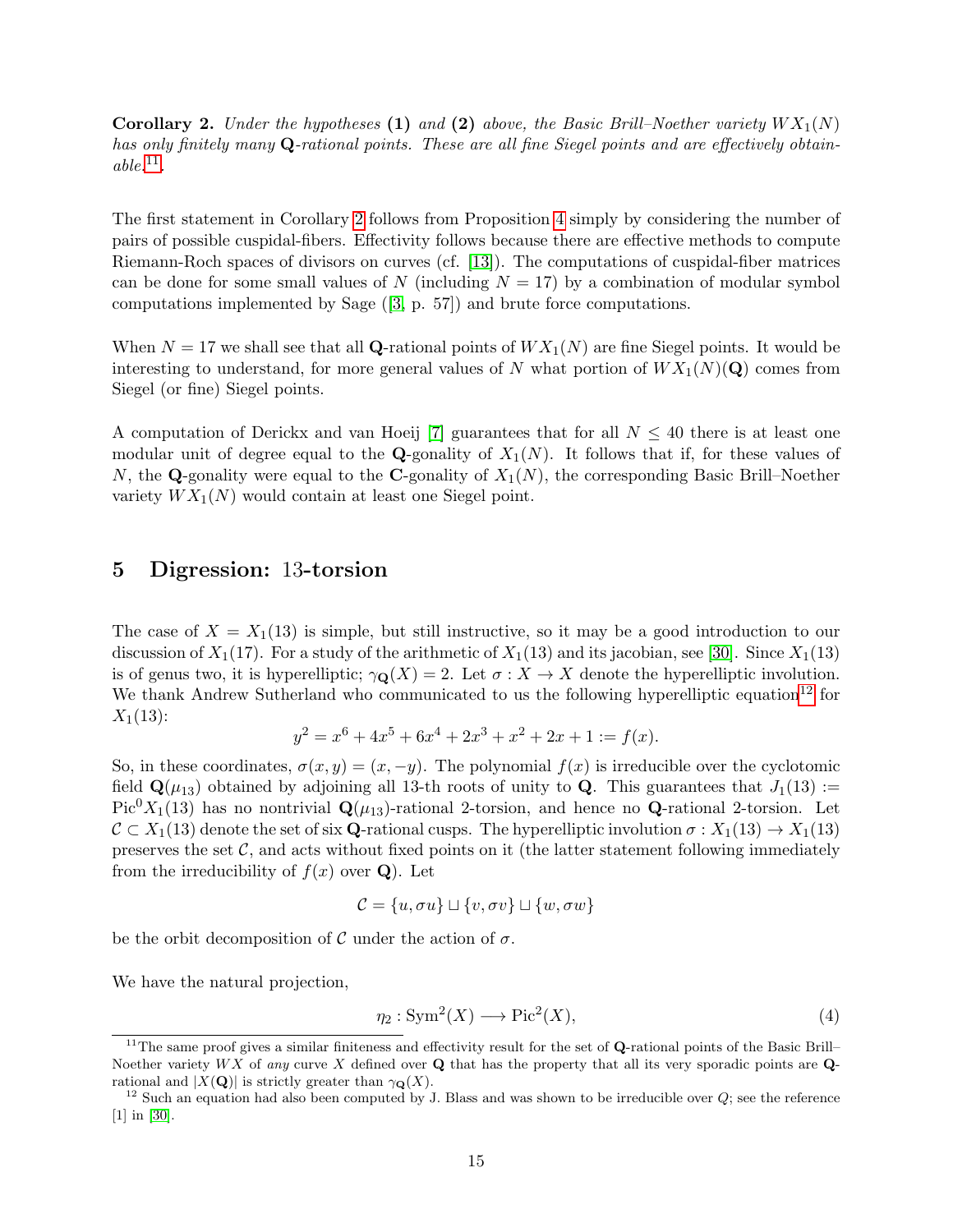with the basic Brill–Noether variety  $W = W(X) \subset Pic^2(X)$  equal to a single point—call it  $0 \in$  $Pic<sup>2</sup>(X)$ . It can be taken to be the image of any of the three Q-rational points

$$
(u, \sigma u), (v, \sigma v), (w, \sigma w) \in \text{Sym}^2(X).
$$

This allows us to make the natural identification, rational over  $\mathbf{Q}$ ,  $Pic^0(X) \cong Pic^2(X)$ , sending 0 to 0, and to view  $Pic<sup>2</sup>(X)$  in a canonical way as an abelian surface over Q. By [\[30\]](#page-27-12) the Mordell–Weil group of  $Pic<sup>2</sup>(X)$  is of order 19.

The morphism  $\eta_2$  is an isomorphism outside Pic<sup>2</sup>(X) – {0} and identifies Sym<sup>2</sup>(X) as the blow-up of  $Pic<sup>2</sup>(X)$  at the point 0. Let

$$
\mathcal{G} \subset \text{Sym}^2(X)
$$

denote this exceptional divisor. We may view, then,  $G := \eta_2^{-1}(0)$  as the locus  $\{(x, \sigma x) | x \in X\}$ , or more properly as the quotient  $X/\sigma$  of X under the action of the involution  $\sigma$ . In terms of the parameters  $(x, y)$  above, we may say that G is parametrized by the variable x.

We also interpret this as saying that there is a unique one-parameter family of elliptic curves over quadratic number fields containing (correspondingly rational) 13-torsion, this family being rationally parameterized by G.

We focus, now, on the isomorphism over Q:

$$
\eta_2: \operatorname{Sym}^{2,\#}(X) = \operatorname{Sym}^2(X) - \mathcal{G} \stackrel{\cong}{\longrightarrow} \operatorname{Pic}^2(X) - \{0\}. \tag{5}
$$

**Theorem 3.** The morphism  $\eta_2$  induces a one-one correspondence between these two finite sets of cardinality 18:

- Sym<sup>2</sup>(C) { $(u, \sigma u), (v, \sigma v), (w, \sigma w)$ }
- The set of Q-rational points of  $Pic^2(X) \{0\}.$

**Proof:** From the above discussion, it follows that  $\eta_2$  is an injection of the set  $Sym^2(\mathcal{C}) - \{(u, \sigma u), (v, \sigma v), (w, \sigma w)\}\$ into  $Pic<sup>2</sup>(X) - \{0\}$ . The theorem follows by computing the cardinality of the two sets in question; i.e.,

$$
\binom{6}{2} + 6 - 3 = 19 - 1.
$$

**Corollary 4.**, Every sporadic point for  $X_1(13)/Q$  is cuspidal. Elliptic curves defined over quadratic fields possessing (correspondingly rational) 13-torsion are parametrized by the non-cuspidal **Q**-rational points of  $\mathcal{G} = \mathbf{P}^1$  via the natural hyperelliptic projection  $X_1(13) \to \mathcal{G}$ .

## <span id="page-15-0"></span>6 Families of 17-torsion

The curve  $X = X_1(17)$  is of genus 5 with Q-gonality and C-gonality both equal to 4. The basic Brill–Noether variety  $WX_1(17)$  is a curve.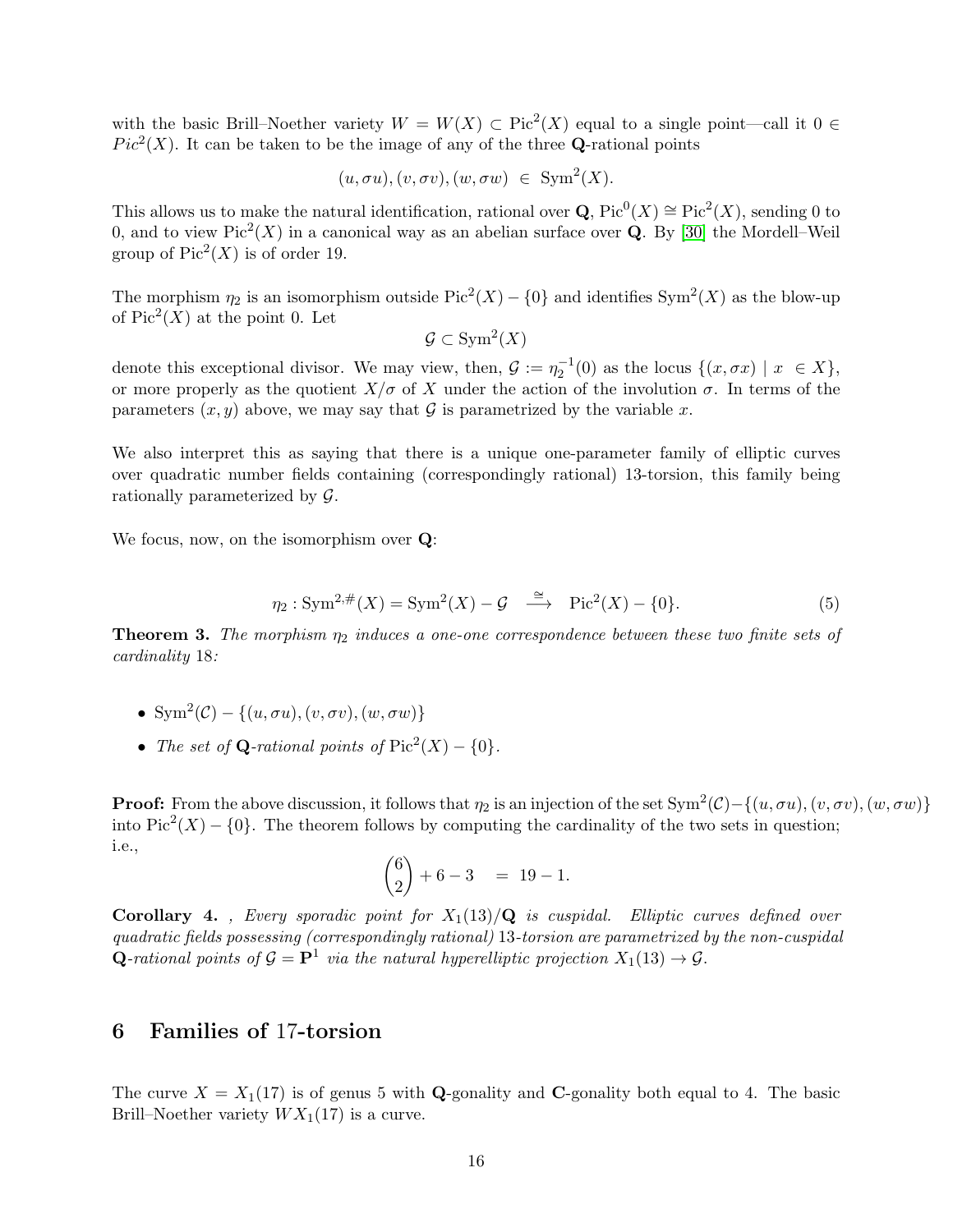The curve  $X_1(17)$  has no non-cuspidal very sporadic points (Proposition [3\)](#page-12-2) and no non-cuspidal sporadic points (Proposition [6\)](#page-24-0). Andrew Sutherland has computed elegant equations for these modular curves in [\[36\]](#page-27-5). The equation for  $X_1(17)$  is particularly crisp<sup>[13](#page-16-0)</sup>:

There is a birational morphism (over  $\bf{Q}$ ) of  $X_1(17)$  onto the bi-projective curve of bi-degree  $(4, 4)$ in  $\mathbf{P}^1 \times \mathbf{P}^1$  cut out by the polynomial

$$
(*)\quad x^4y-x^3y^3-x^3y+x^2y^4+x^2y-x^2-xy^4+xy^3-xy^2+xy+y^3-2y^2+y=0,
$$

This morphism is an embedding when restricted to the complement of the cusps,  $Y_1(17) \subset X_1(17)$ into  $\mathbf{P}^1 \times \mathbf{P}^1$ . Projection to the first factor is given by the modular unit<sup>[14](#page-16-1)</sup>  $x := E_5E_6/E_1E_3$  and the projection to the second factor is given by the modular unit  $y := E_6E_7/E_2E_8$ . Both x and y are functions of degree 4 and in fact there is another function of degree 4, namely:

$$
z = \frac{y(x^2 - yx + y - 1)}{(y - 1)^2 x}.
$$

An example of the type of result that we prove (based, of course, on the results already mentioned) is the following:

<span id="page-16-4"></span>**Theorem 5.** Any elliptic curve defined over a field of degree  $\leq 4$  possessing points of order 17 defined over that field can be obtained by applying a diamond operator to a point of  $X_1(17)$  for which one of the functions x, y takes on a rational value  $\neq 0, 1$  or z takes a value  $\neq 0$ . Conversely, setting x, y to a rational value  $\neq 0, 1$  or z to a value  $\neq 0$  defines an elliptic curve over a field of degree four with a rational 17-torsion point.

Moreover, the rational parameters x, y, z give, up to Q-similarity<sup>[15](#page-16-2)</sup> all Q-rational parametrizations of  $X_1(17)$  of degree equal to its gonality (i.e., degree  $= 4$ ). The Galois group of the finite extension

$$
\mathbf{Q}(x) \subset \mathbf{Q}(X_1(17))
$$

is the full symmetric group<sup>[16](#page-16-3)</sup>  $S_4$  while the finite mappings

$$
y, z: X_1(17) \to \mathbf{P}^1
$$

factor through the bi-elliptic representation

$$
X_1(17) \longrightarrow X_1(17)/\{\text{action of }\langle 13 \rangle\} = X_1(17)/\{\text{action of }\langle 3 \rangle^4\}
$$

and their Galois group is the dihedral group  $D_4$ .

<span id="page-16-0"></span><sup>&</sup>lt;sup>13</sup> As we understand it, this equation was originally written down by Cady and Elkies; see also a closely related description of  $X_1(17)$  in [\[16\]](#page-26-3).

<span id="page-16-2"></span><span id="page-16-1"></span><sup>&</sup>lt;sup>14</sup> Here we are using the notation of Yang [\[37\]](#page-27-11), following Kubert-Lang [\[25\]](#page-27-13).

<sup>&</sup>lt;sup>15</sup> Recall the definition in Proposition [1:](#page-8-6) two parametrizations are **Q-similar** if one can be brought to the other by composition with appropriate Q-isomorphisms of domain and range.

<span id="page-16-3"></span><sup>&</sup>lt;sup>16</sup> Hilbert's Irreducibility theorem would then guarantee infinitely many specializations  $x \mapsto a \in \mathbf{Q}^*$  give a quartic polynomial in  $\mathbf{Q}[y]$  with full symmetric Galois group.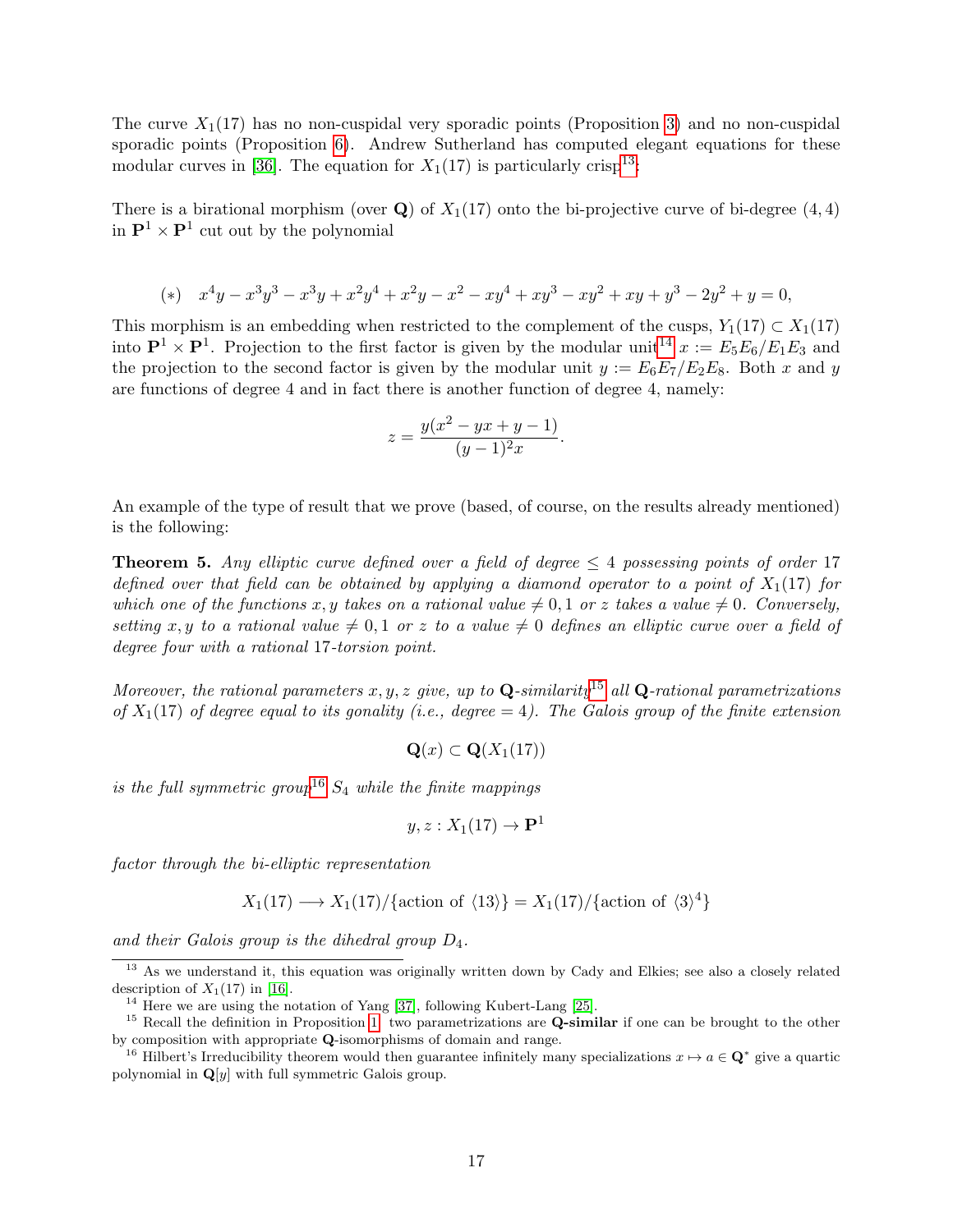The functions  $x, y, z$  of the theorem are in the equivalence classes of Q-parametrizations of type  $(C), (A), (B)$  described in subsection [6.2](#page-20-0) below.

The fun here is that there are, in fact, two distinct ways of getting at the diophantine problem involved, as discussed above. They dovetail in a nice way. We can approach the problem either by considering:

• Q-rational points on the Basic Brill–Noether modular curve  $WX$ ,

or

• rational cuspidal divisors and "fine" Siegel units.

#### <span id="page-17-0"></span>6.1 Via the Basic Brill–Noether modular curve

We have computed the Basic Brill–Noether modular curve  $W := W X_1(17)$  to be a double cover of a plane quintic (reducible) curve

(\*) 
$$
V: X \cdot (X^4 - 3X^2Y^2 - 3X^2Z^2 + Y^4 + 2Y^3Z + 3Y^2Z^2 - 2YZ^3 + Z^4) = 0.
$$

The involution v of W that is the automorphism of the double cover  $W \to V$  (the identity on V) has three descriptions. First, it is given by the diamond operator involution  $\langle 13 \rangle = \langle 3 \rangle^4$ . Secondly, it is also the involution induced on  $W$  (via the Serre duality theorem) from the transformation of divisors of degree four  $D \mapsto K - D$  where K is the canonical divisor (of degree 8) on  $X_1(17)$ . The third description comes from what one might call the *canonical representation* of  $W \to V$  as described in some generality in Subsections [3.5](#page-9-0) and [3.6](#page-10-0) above.

The group,  $\Delta$ , of Q-automorphisms of X is canonically isomorphic to  $(\mathbf{Z}/17\mathbf{Z})^*/\{\pm 1\}$ . The operator  $\langle 3 \rangle \in \Delta$  is a generator.

Let  $S_k := S_k(\Gamma_1(17))$  denote the Q-vector space of cuspforms of weight k on  $\Gamma_1(17)$ ). Since the genus of  $X_1(17)$  is 5 we have dim  $S_2 = 5$ . The characteristic polynomial of  $\langle 3 \rangle$  acting on  $S_2$  is  $(x-1)(x^4+1)$ , this means that there is a basis  $\omega_0, \ldots, \omega_4 \in S_2$  such that with respect to this basis we have:

$$
\langle 3 \rangle = \left[ \begin{array}{rrrrr} 1 & 0 & 0 & 0 & 0 \\ 0 & 0 & 1 & 0 & 0 \\ 0 & 0 & 0 & 1 & 0 \\ 0 & 0 & 0 & 0 & 1 \\ 0 & -1 & 0 & 0 & 0 \end{array} \right]
$$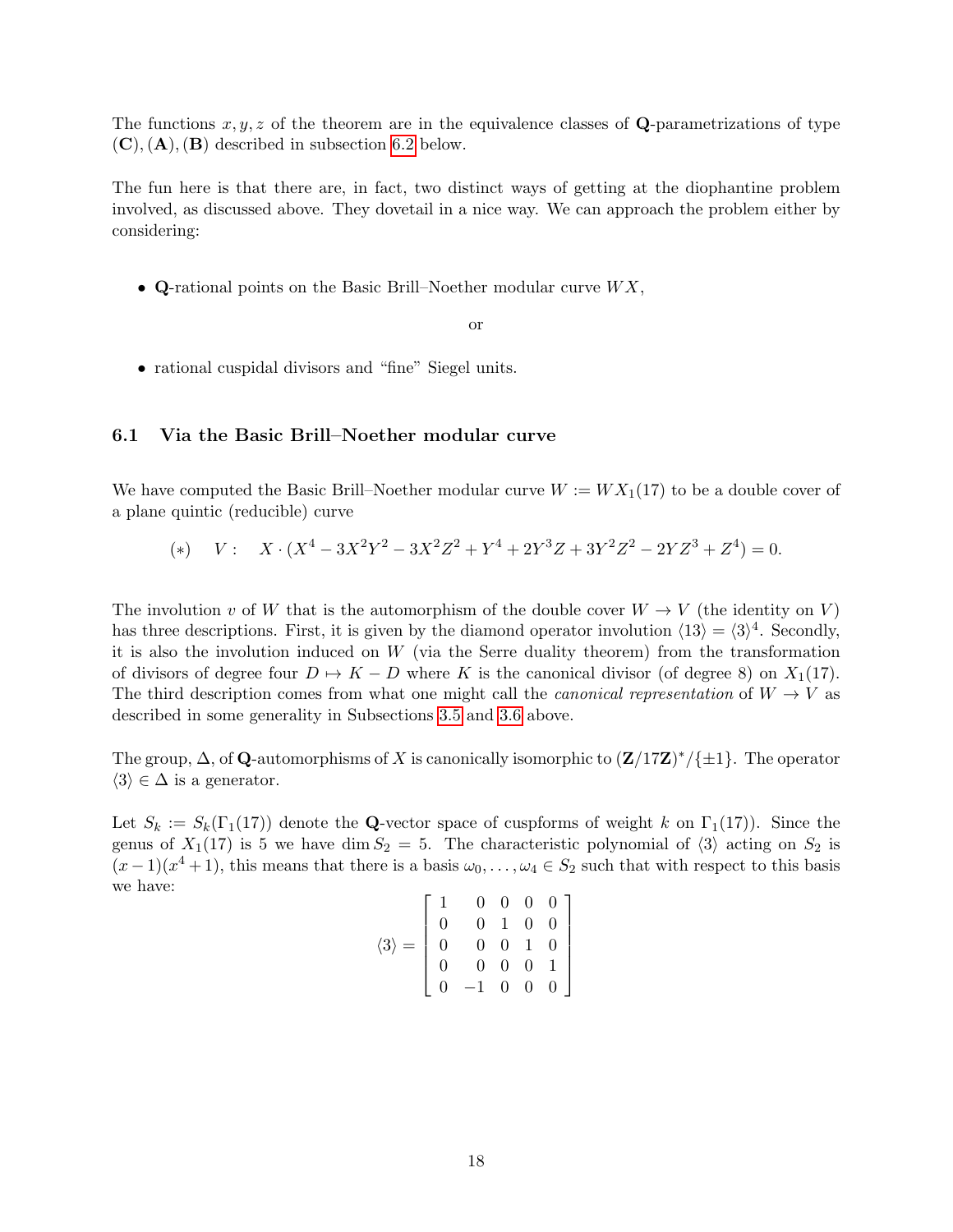One such basis is given by

$$
\omega_0 \qquad := q - q^2 - q^4 - 2q^5 + 4q^7 + 3q^8 + O(q^9) \tag{6}
$$

$$
\omega_1 \qquad := q - q^2 - q^3 + q^6 - q^7 + q^8 + O(q^9) \tag{7}
$$

$$
\omega_2 \qquad := q^2 - q^3 - 2q^4 + q^5 + q^6 + q^7 + O(q^9) \tag{8}
$$

$$
\omega_3 \quad := -q^2 + q^3 + q^4 + q^5 - q^6 - q^7 - q^8 + O(q^9) \tag{9}
$$

$$
\omega_4 \qquad := q^3 - 2q^4 + q^6 - q^7 + 3q^8 + O(q^9) \tag{10}
$$

Every nonzero element in  $Sym^2(S_2)$  defines a quadratic form in the  $\omega_i$  and and hence a quadric in  $\mathbf{P}^4$ . Now let  $Y \subseteq \text{Sym}^2(S_2)$  be the kernel of the natural map:

$$
Sym^2(S_2) \to S_4
$$

Then Y will be a 3-dimensional space with basis  $e_0, e_1, e_2$  given by

$$
e_0 := \omega_0^2 - \omega_1^2 - \omega_2^2 - \omega_3^2 - \omega_4^2 \tag{11}
$$

$$
e_1 := 2\omega_1\omega_2 + 2\omega_1\omega_3 - 2\omega_3\omega_4\tag{12}
$$

$$
e_2 := 2\omega_2\omega_3 + 2\omega_1\omega_4 + 2\omega_2\omega_4 \tag{13}
$$

The matrix of  $\langle 3 \rangle$  acting on Y with respect to this basis is:

$$
\langle 3 \rangle = \begin{pmatrix} 1 & 0 & 0 \\ 0 & 0 & 1 \\ 0 & -1 & 0 \end{pmatrix}
$$

Let  $(a_0, a_1, a_2)$  be coordinates of Y with respect to the basis  $e_0, e_1, e_2$ . Now consider the locus  $V \subset \mathbf{P}^2 = \mathbf{P}(Y)$  corresponding to the singular quadrics in  $\mathbf{P}^4$ . This locus will be given by the single homogenous equation of degree  $5, (*)$  above.

Each of these singular quadrics has (generally) two rulings by planes, and each of these planes intersect the canonically embedded curve  $X$  in an (effective, of course) divisor of degree 4. Each ruling, then, gives a unique linear system of effective divisors of degree  $4$  on  $X$ . That is, we can identify the Basic Brill–Noether curve  $W$  with the locus of rulings on these singular quadrics. The involution v simply switches rulings on the same singular quadric.

The plane quintic  $V$  breaks up into the union of a line

$$
V_0: \quad X=0
$$

and a plane quartic

$$
V_1: \quad X^4 - 3X^2Y^2 - 3X^2Z^2 + Y^4 + 2Y^3Z + 3Y^2Z^2 - 2YZ^3 + Z^4 = 0
$$

and  $W = W_0 \cup W_1$  is a union of two irreducible components where  $W_0$  (a double cover of  $V_0$ ) is an elliptic curve of Cremona type 17a4.

The curve of genus one,  $W_0$  is directly related to the bi-elliptic representation of  $X_1(17)$ . It has four rational points, two of which yield parameterizations in the Q-similarity class of the function  $y$  and the other two yield parameterizations in the class of  $z$ .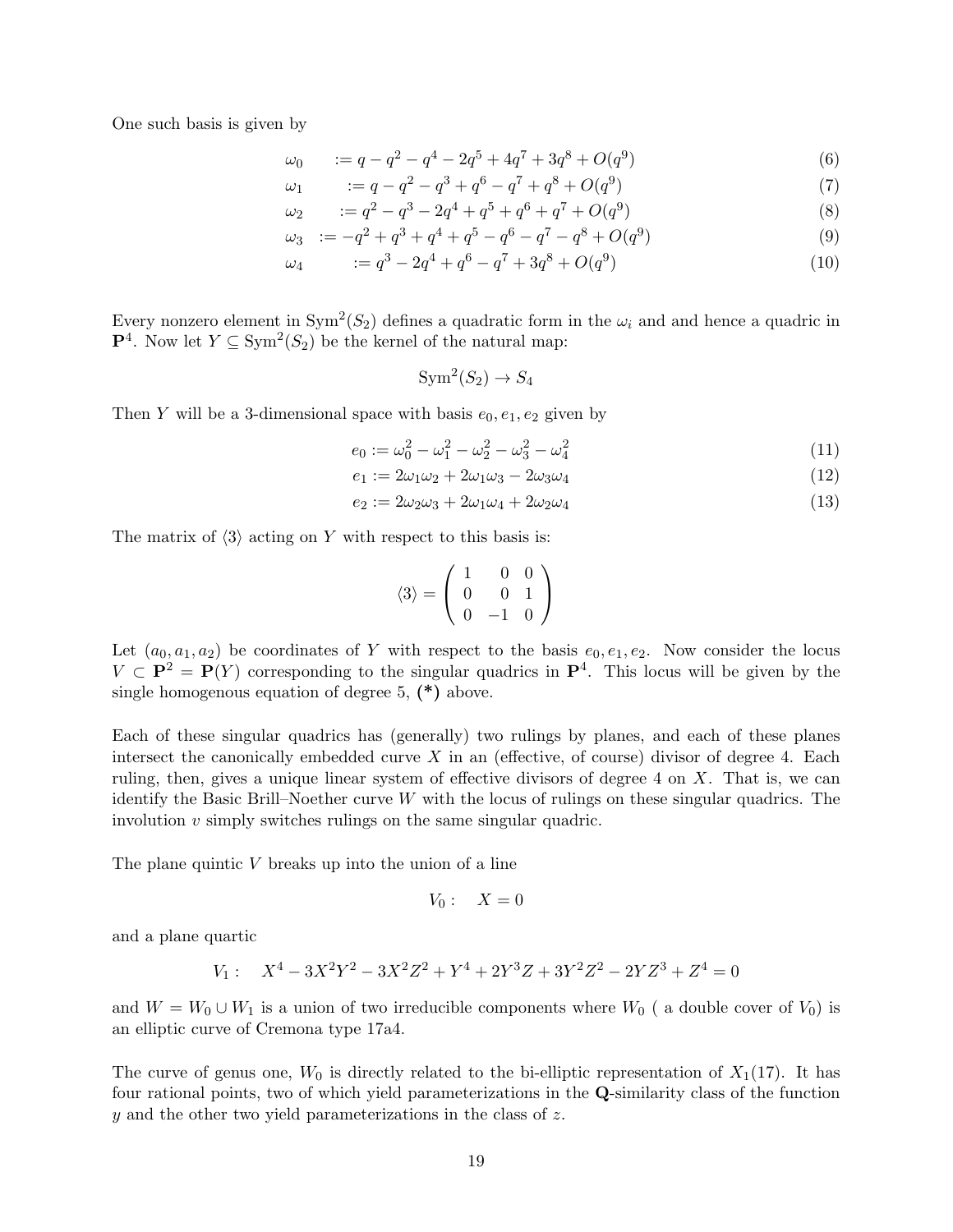The more interesting component  $W_1$  is given (birationally) as a double cover of  $V_1$  given by extracting a "square root" of the function

$$
(2Y^2Z + 2XY^2 + XZ^2 - X^3)/X^3
$$

on  $V_1$ .

Much of the internal structure of the Basic Brill–Noether curve  $W$  is directly related to the bielliptic representation of  $X_1(17)$  mentioned above, so let us return to it with a bit more detail. The diamond operators of  $X_1(17)$  acting functorially on W preserve the irreducible component  $W_1$  and we have the following curiously similar sequences of double covers:

 $\bullet$  Consider the sequence of double covers:<sup>[17](#page-19-0)</sup>

$$
X \longrightarrow X/(\langle 3 \rangle^4) \longrightarrow X/(\langle 3 \rangle^2) \longrightarrow X/(\langle 3 \rangle)
$$

$$
\downarrow \approx \qquad \qquad \downarrow \approx \qquad \qquad \downarrow =
$$

$$
17a4 \longrightarrow 17a2 \longrightarrow X_0(17)
$$

We easily compute that  $X/(\langle 3 \rangle^4)$ ,  $X/(\langle 3 \rangle^2)$  and  $X/(\langle 3 \rangle)$  are curves of genus 1, and the automorphism  $\langle 3 \rangle$  acts freely on them of order 4, 2 and 1 respectively. In particular, the action of  $\langle 3 \rangle$  on  $X/(\langle 3 \rangle^4)$  can be understood as the action of translation by a (Q-rational) point P of order 4 in the jacobian,  $\mathcal{J} := Pic^0(X/(\langle 3\rangle^4)))$ . This pins things down, after consulting Cremona's tables, forcing (the jacobian of)  $X/(\langle 3 \rangle^4)$  to be 17a4 (which is the only curve of conductor 17 that has a rational 4-torsion point, the quotient by which is isomorphic to  $X_0(17)$  and forcing (the jacobian of)  $X/(\langle 3\rangle^2)$  to then be 17a2.

It is an exercise to see, with no computation at all, that  $W_0$  can be canonically identified as the curve of genus one given as the quotient of the curve  $X/(\langle 3 \rangle^4)$  by the natural action of the 2-torsion subgroup of its jacobian. It follows then that  $W_0$  is isomorphic to 17a4, and therefore has exactly four rational points. These four points break up into two orbits under the action of the 'diamond operators'  $\Delta$  contributing to two Q-similarity classes represented by the functions "y" and "z" of our theorem.

• The curve  $W_1$  is a curve of genus 7, but is also directly related to 17a4 and neatly mimics the sequence displayed in the previous bullet as follows. Consider the diamond operators acting on  $W_1$  which can be computed to produce the sequence of double covers:

W<sup>1</sup> /W1/(h3i 4 ) / = W1/(h3i 2 ) / ≈ W1/(h3i) / ≈ X0(17) = V1 /17a4 /17a2 /X0(17)

The curve  $V_1$  has exactly four **Q**-rational points:  $(1, \pm 1, \pm 1)$  and the eight points in  $W_1$  comprising the inverse image of those four points are all Q-rational, and therefore give the full set of Q-rational

<span id="page-19-0"></span><sup>&</sup>lt;sup>17</sup> We use Cremona's classification to refer to some of the elliptic curves that occur in these computations.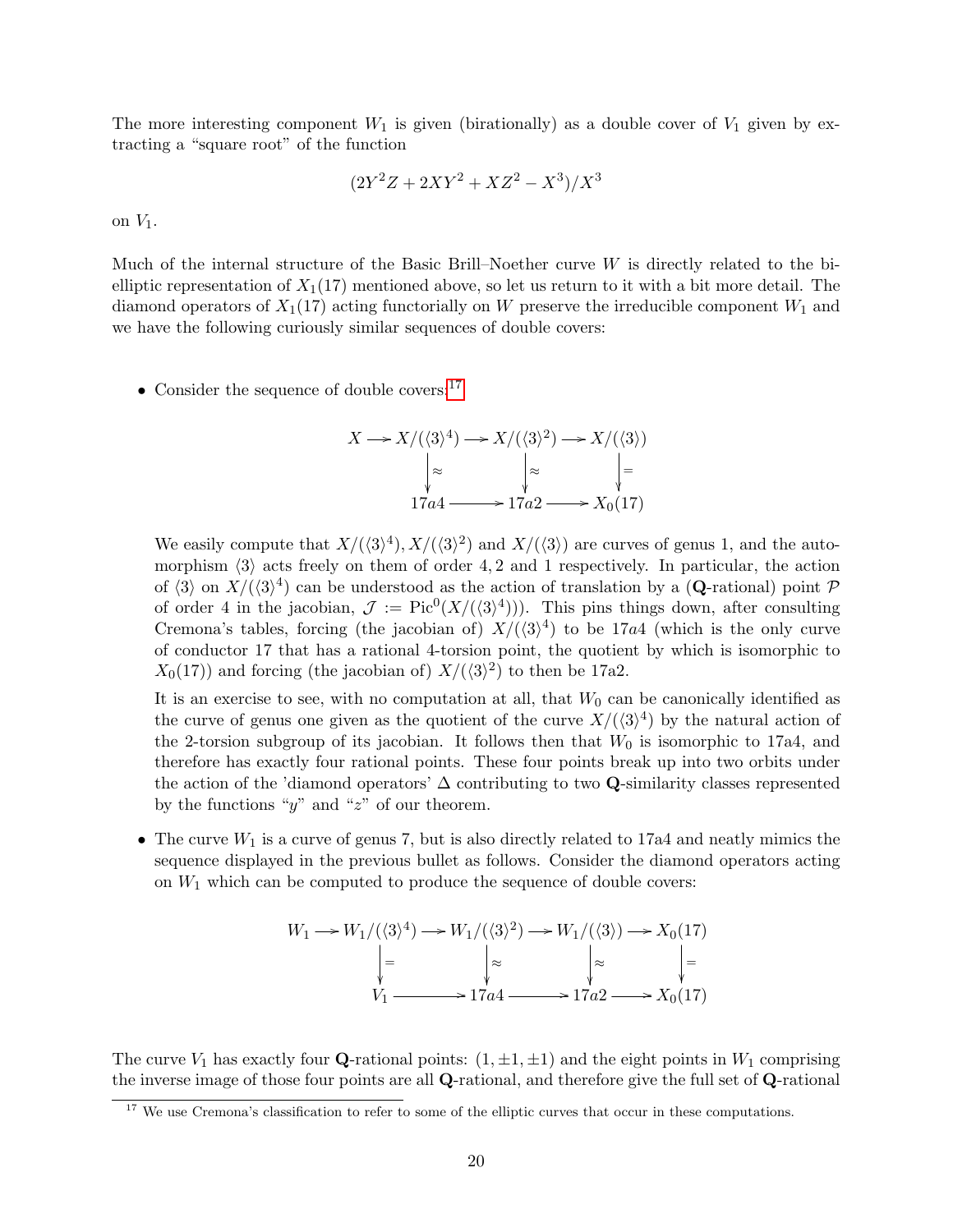points of W<sub>1</sub>. These eight point comprise a single  $\Delta$ -orbit. Therefore they give rise to a unique **Q**-similarity class of rational parametrizations of  $X_1(17)$ , for which the function "x" of the theorem is a representative.

### <span id="page-20-0"></span>6.2 Via Fine Siegel Units

As is clear from the account already given, to compute the rational points on the Basic Brill–Noether curve  $WX_1(17)$  is not greatly difficult since each of its connected components is a perfectly specified finite cover of an elliptic curve possessing only four rational points. Section [4](#page-12-0) above offers an utterly independent way of making this computation: by Proposition [3](#page-12-2) the only very sporadic points on  $X_1(17)$  are the eight rational cusps, and therefore any Q-rational function  $\phi$  of degree 4 on  $X_1(17)$ has the curious property, as discussed in section [4](#page-12-0) that

- any of its fibers that contain even a single rational cusp must consist entirely of rational cusps—call such a fiber a rational cuspidal fiber and
- there are at least two such rational cuspidal fibers.

It follows that by composing  $\phi$  with an appropriate Q-automorphism of  $\mathbf{P}^1$  one gets a fine Siegel unit. It follows that the problem of computing the **Q**-rational points on  $WX_1(17)$  is essentially equivalent to that of computing fine Siegel units of degree four. As mentioned in Section [4,](#page-12-0) this is a finite computation.

We will be giving the collection of all fine Siegel units  $f$  of geometric degree  $4$ —up to composition by appropriate Q-automorphisms  $b: \mathbf{P}^1 \to \mathbf{P}^1$ . This we do by listing the divisors that describe the cuspidal-fibers for each f and organizing these cuspidal-fiber matrices in  $\Delta$ -orbits. Each such  $\Delta$ -orbit describes *one* class of **Q**-parametrizations of  $X_1(17)$  (of geometric degree 4); there are three of them.

Each divisor with support on these rational cusps is encoded by 8 integers, where the i-th integer is the multiplicity of the i-th cusp in the ordering:

$$
\{2/17,3/17,4/17,5/17,6/17,7/17,8/17,\infty\}.
$$

We display this data for a given  $f$  as a matrix, with exactly 8 columns, and as many rows as there are cuspidal-fibers for f. This is the **cuspidal-fiber matrix of** f as discussed in section [4](#page-12-0) above.

The first two classes factor through the quotient of  $X_1(17)$  under the action of the involution  $\langle 13 \rangle$ . That is, they factor through the double cover

$$
X_1(17) \quad \stackrel{\pi}{\longrightarrow} \quad X_1(17)/\langle 13 \rangle.
$$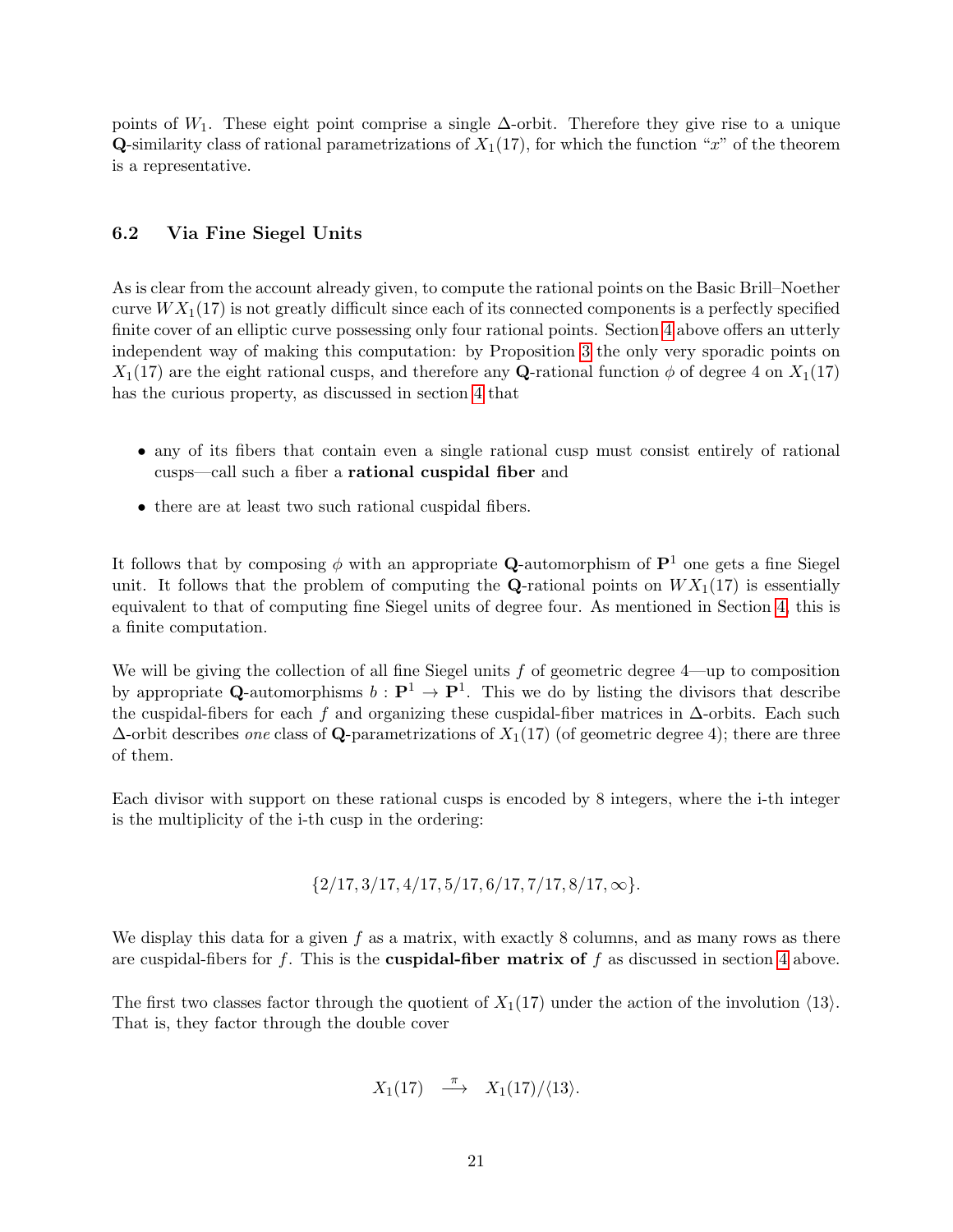The quotient curve  $X_1(17)/\langle 13 \rangle$  is isomorphic over Q to the elliptic curve  $E := 17A4$  in Cremona's classification. The Mordell–Weil group of 17A4 (over Q), is cyclic of order four. Make one (of the four possible) identifications—rational over Q:

$$
X_1(17)/\langle 13 \rangle \stackrel{\iota}{\cong} E
$$

The determination of the cuspidal-fiber matrix for each of these two classes uses a minimum of computation; i.e., we work essentially by 'pure thought,' given the fact that  $E(\mathbf{Q})$  is cyclic of order four. Since there are eight rational cusps on  $X_1(17)$  and  $\iota \cdot \pi$  is of degree two, these eight rational cusps are unramified for the mapping  $\iota \cdot \pi$ , and the set of them map surjectively—by a two-to-one mapping—to  $E(\mathbf{Q})$ . Now E itself has precisely four **Q**-rational involutions  $v_a$  such that  $E/\langle v_a \rangle \cong \mathbf{P}^1$ . These are given by the formulae  $x \mapsto a - x$  for  $a \in E(\mathbf{Q})$ . Note that

- $|E(\mathbf{Q})/\langle v_a \rangle| = 3$  if a is trivial or of order two, while
- $|E(\mathbf{Q})/\langle v_a \rangle| = 2$  if a is one of the two generators of  $E(\mathbf{Q})$ .

Denote

$$
f_a: E \to E/\langle v_a \rangle \approx \mathbf{P}^1
$$

the double cover associated to the involution  $v_a$ . Now if  $t_b$  is translation by b with b a point of order 4 and if  $a' - a$  is in  $E(\mathbf{Q})[2] \setminus \{0\}$  then  $v_a = t_b \circ v_{a'} \circ t_b^{-1}$  $b^{-1}$ , implying that  $f_a$  and  $f_{a'}$  are in the same parameterization class. So we have (at most) two **Q**-rational classes of parametrizations of  $E$ of degree two coming from the four maps  $f_a$ . That these are in fact different equivalence classes can be seen from the bullets above. For more specificity, choose an identification ("≈") of  $E/\langle v_a \rangle$  with  $\mathbf{P}^1$  so that in the first case above  $E(\mathbf{Q})/\langle v_a \rangle$  is identified with the set  $\{0, 1, \infty\}$  (any order will do) and in the second case it is identified with  $\{0,\infty\}$ . Fixing such an identification, but composing with  $\iota \cdot \pi$  for the four possible choices of  $\iota$  gives two  $\Delta$ -orbits of fine Siegel units of degree four on  $X_1(17)$ .

The cuspidal-fiber matrices for the two Q-parametrizations of  $X_1(17)$  (of geometric degree 4) that factor through  $X_1(17)/\langle 13 \rangle$  are immediately computable from this discussion. In particular they each consist of a single  $\Delta$ -orbit of order two. We'll call them "Q-similarity classes (A) and (B)."

• Q-similarity class of parametrizations (A):

$$
M_1 := \begin{pmatrix} 0 & 0 & 2 & 0 & 0 & 0 & 0 & 2 \\ 0 & 1 & 0 & 1 & 1 & 1 & 0 & 0 \\ 2 & 0 & 0 & 0 & 0 & 0 & 2 & 0 \end{pmatrix}
$$

$$
M_2 := \begin{pmatrix} 1 & 0 & 1 & 0 & 0 & 0 & 1 & 1 \\ 0 & 2 & 0 & 2 & 0 & 0 & 0 & 0 \\ 0 & 0 & 0 & 0 & 2 & 2 & 0 & 0 \end{pmatrix}
$$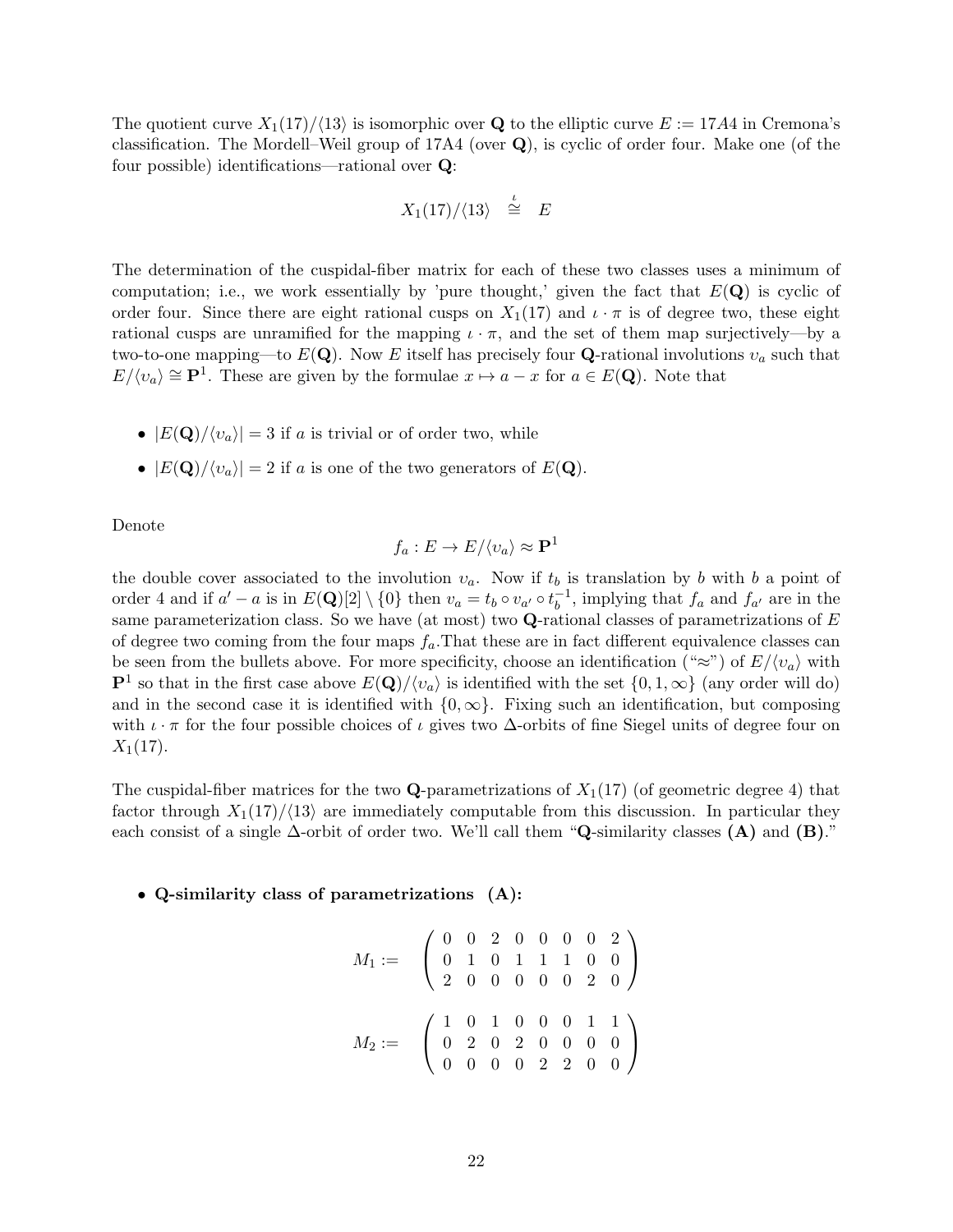• Q-similarity class of parametrizations (B):

$$
M_3 := \left(\begin{array}{rrrrr} 1 & 0 & 0 & 0 & 1 & 1 & 1 & 0 \\ 0 & 1 & 1 & 1 & 0 & 0 & 0 & 1 \end{array}\right)
$$

$$
M_4 := \left(\begin{array}{rrrrr} 1 & 1 & 0 & 1 & 0 & 0 & 1 & 0 \\ 0 & 0 & 1 & 0 & 1 & 1 & 0 & 1 \end{array}\right)
$$

Far less evident is the third (and last) class of Q-parametrization of  $X_1(17)$  of degree four. This class (" $(C)$ ") is given (as shown in the discussion below) by a single  $\Delta$ -orbit of order eight, described by eight cuspidal-fiber matrices  $M_5, M_6, \ldots, M_{12}$  permuted by the action of  $\Delta$ . These 8 matrices correspond to the 8 rational points of  $W_1$ .

• Q-similarity class of parametrizations (C):

$$
M_5 := \begin{pmatrix} 1 & 0 & 0 & 1 & 0 & 0 & 0 & 2 \\ 0 & 2 & 0 & 0 & 0 & 1 & 1 & 0 \\ 0 & 0 & 3 & 0 & 1 & 0 & 0 & 0 \end{pmatrix}
$$

$$
M_6 := \langle 3 \rangle M_5 \quad \cdots \quad M_{12} := \langle 3 \rangle^7 M_5
$$

Depending on how you decide which of the three rational cuspidal fibers will be *zeroes* of your function and which poles you get different **Q**-linear parameterizations of  $X_1(17)$  and different fine Siegel units. For example  $E_1E_3/E_5E_6$  has the first row of  $M_5$  as zero-divisor and the second row as polar-divisor, while  $E_3E_4E_8/E_2E_6E_7$  has the third row of  $M_5$  as zero-divisor and the second row as polar-divisor.

We can summarize as follows. Let

 $\Gamma \subset X_1(17)(\bar{\mathbf{Q}})$ 

denote the set of non-cuspidal algebraic points of  $X_1(17)$  defined over number fields of degree four. If  $\gamma \in \Gamma$  let  $\mathbf{Q}(\gamma)$  denote the number field (of degree four) over which  $\gamma$  is defined. Say that  $\gamma$  is of type  $(A)$ ,  $(B)$  respectively  $(C)$  if the projection of  $\gamma$  under one of the Q-parametrization in the equivalence class (A), (B) respectively (C) is a Q-rational point of  $\mathbf{P}^1$ . Let  $\Gamma_{(A)} \subset \Gamma$  denote the subset of points of type  $(A)$ ; and similarly for  $\Gamma_{(B)}$  and  $\Gamma_{(C)}$ .

**Theorem 6.** The set  $\Gamma$  (of non-cuspidal algebraic points of  $X_1(17)$  defined over number fields of degree four) is the disjoint union

$$
\Gamma = \Gamma_{(A)} \bigsqcup \Gamma_{(B)} \bigsqcup \Gamma_{(C)}.
$$

Proof. The above discussion gives us the full list of Q-similar classes of Q-parametrized points of degree 4 on  $X_1(17)$ . The fact that  $W_4^2 X_1(17)$  is empty (because  $X_1(17)$  has no functions of degree 3) shows that the union above is a *disjoint union*. It remains to show that  $X_1(17)$  has no very sporadic, or sporadic points that are not cusps. For this, see section [6.3](#page-23-0) below.  $\Box$ 

**Proposition 5.** Let x, y, z be the functions from theorem [5,](#page-16-4) then the Galois groups of  $Q(x)$  $\mathbf{Q}(X_1(17)), \mathbf{Q}(y) \subset \mathbf{Q}(X_1(17))$  and  $\mathbf{Q}(z) \subset \mathbf{Q}(X_1(17))$  are  $S_4$ ,  $D_4$  and  $D_4$  respectively.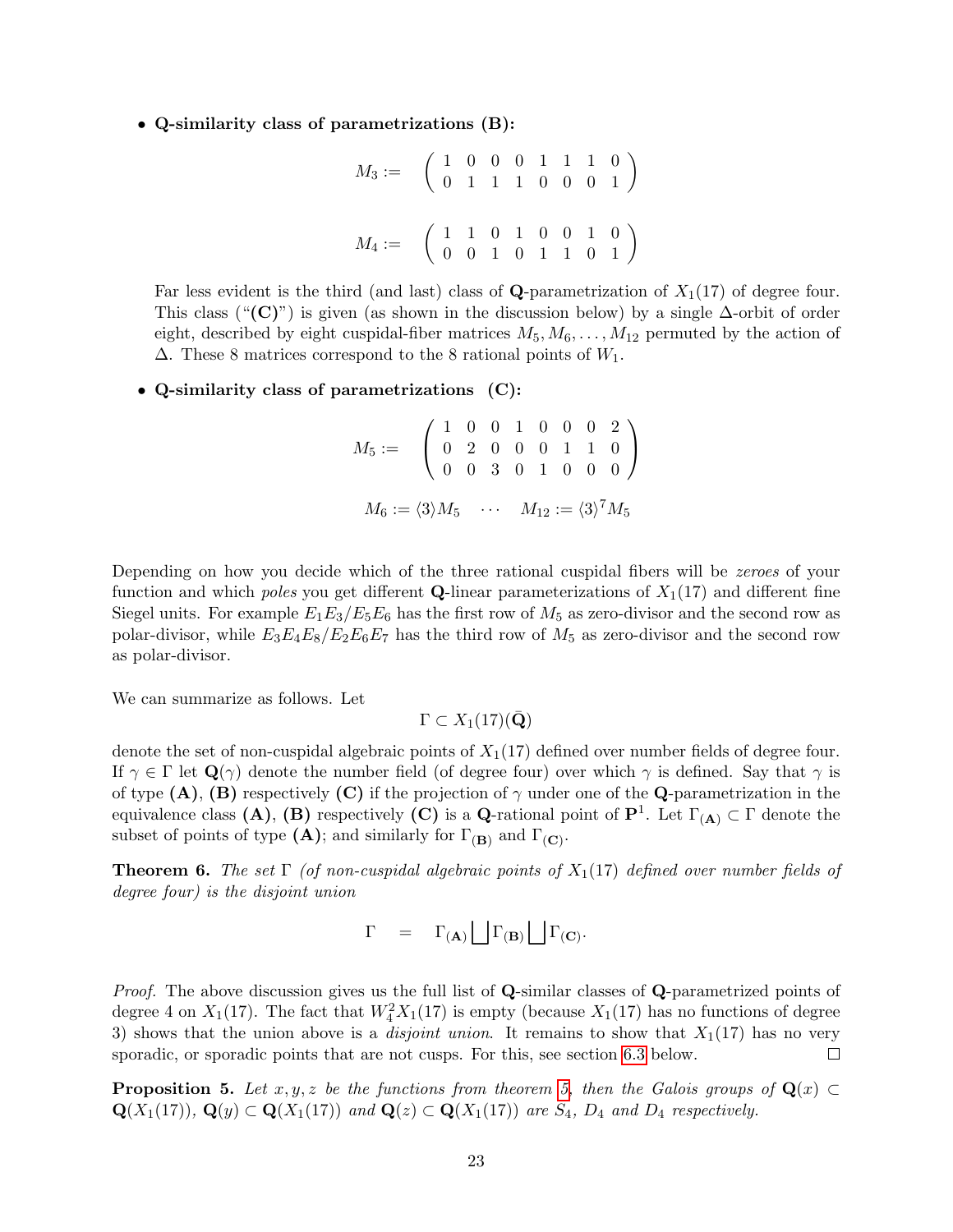*Proof.* Let  $K_x$  denote the Galois closure of  $\mathbf{Q}(x) \subset \mathbf{Q}(X_1(17))$ , then by looking at matrix  $M_5$  one sees that  $[K_x : \mathbf{Q}(X_1(17))]$  has to be divisible by 6, implying that 24 divides  $[K_x : \mathbf{Q}(x)]$  hence the Galois group has to be  $S_4$ .

For the proof that the other two Galois groups are  $D_4$ , one can use the following observation: Suppose that  $M \subset L \subset K$  is a tower of field extensions with  $[L : M] = [K : L] = 2$  and  $K/M$  is not Galois, then  $K/M$  has Galois group  $D_4$ . One can then apply this observation to  ${\bf Q}(y) \subset {\bf Q}(X_1(17)/\langle 3^4 \rangle) \subset {\bf Q}(X_1(17))$  and  ${\bf Q}(z) \subset {\bf Q}(X_1(17)/\langle 3^4 \rangle) \subset {\bf Q}(X_1(17))$ . Now  $\mathbf{Q}(X_1(17))/\mathbf{Q}(y)$  and  $\mathbf{Q}(X_1(17))/\mathbf{Q}(z)$  are not Galois follows from the fact that there is no subgroup  $H \subset \text{Aut}_{\mathbf{Q}}(X_1(17)) = (\mathbf{Z}/17\mathbf{Z})^*/\pm 1$  of order 4 such that  $X_1(17)/H \cong \mathbf{P}^1$ .

 $\Box$ 

#### <span id="page-23-0"></span>6.3 Sporadic and very sporadic points on  $X_1(17)$

The computations in the previous section show that the number of  $g_4^1$ 's on  $X_1(17)$  that are defined over **Q** is exactly 12. This is actually proved twice, once by proving  $12 = 4+8 = \#W_0(\mathbf{Q}) + \#W_1(\mathbf{Q}),$ and once by using proposition [4](#page-13-0) and computing that there are exactly 12 cuspidal fiber matrices corresponding to fine Siegel units of degree 4. The main goal of this section is to prove the following theorem:

**Theorem 7.** Every point on  $X_1(17)$  of degree 4 over **Q** is in one of the 12  $g_4^1$ 's.

For the proof of this theorem we will use a slight modification of a theorem due to Michael Stoll in [\[8\]](#page-26-4).

Let  $C/Q$  be a curve with jacobian J, and let  $d \geq 1$  be an integer. Let  $C<sup>d</sup>$  be the dth power, and  $C_d := \text{Symm}^d(C)$  the dth symmetric power of C. Let

$$
C_d^{\{1\}} := C_d \times_J W_d^1(C).
$$

So  $C_{d}^{\{1\}} \subset C_d$  is the closed subvariety parametrizing those divisors D of degree d such that  $\dim \tilde{H}^0(O_C(D), C) - 1 = \dim |D| \geq 1.$ 

Denote by  $s: C^d \to C_d$  the natural quotient map.

<span id="page-23-4"></span>**Theorem 8.** Let  $\ell$  be a prime of good reduction for C. Let  $P_0 \in C(\mathbf{Q})$  be chosen as base-point for an embedding  $\iota: C \to J$ . This also induces morphisms  $C^d \to C_d \to J$ . If the following assumptions hold:

- <span id="page-23-2"></span>1.  $\ell > 2$  or  $J(\mathbf{Q})[2]$  injects into  $J(\mathbf{F}_{\ell})$  (for example,  $\#J(\mathbf{Q})$  is odd).
- <span id="page-23-1"></span>2.  $J(\mathbf{Q})$  is finite.
- <span id="page-23-3"></span>3. The reduction map  $C(\mathbf{Q}) \to C(\mathbf{F}_{\ell})$  is surjective.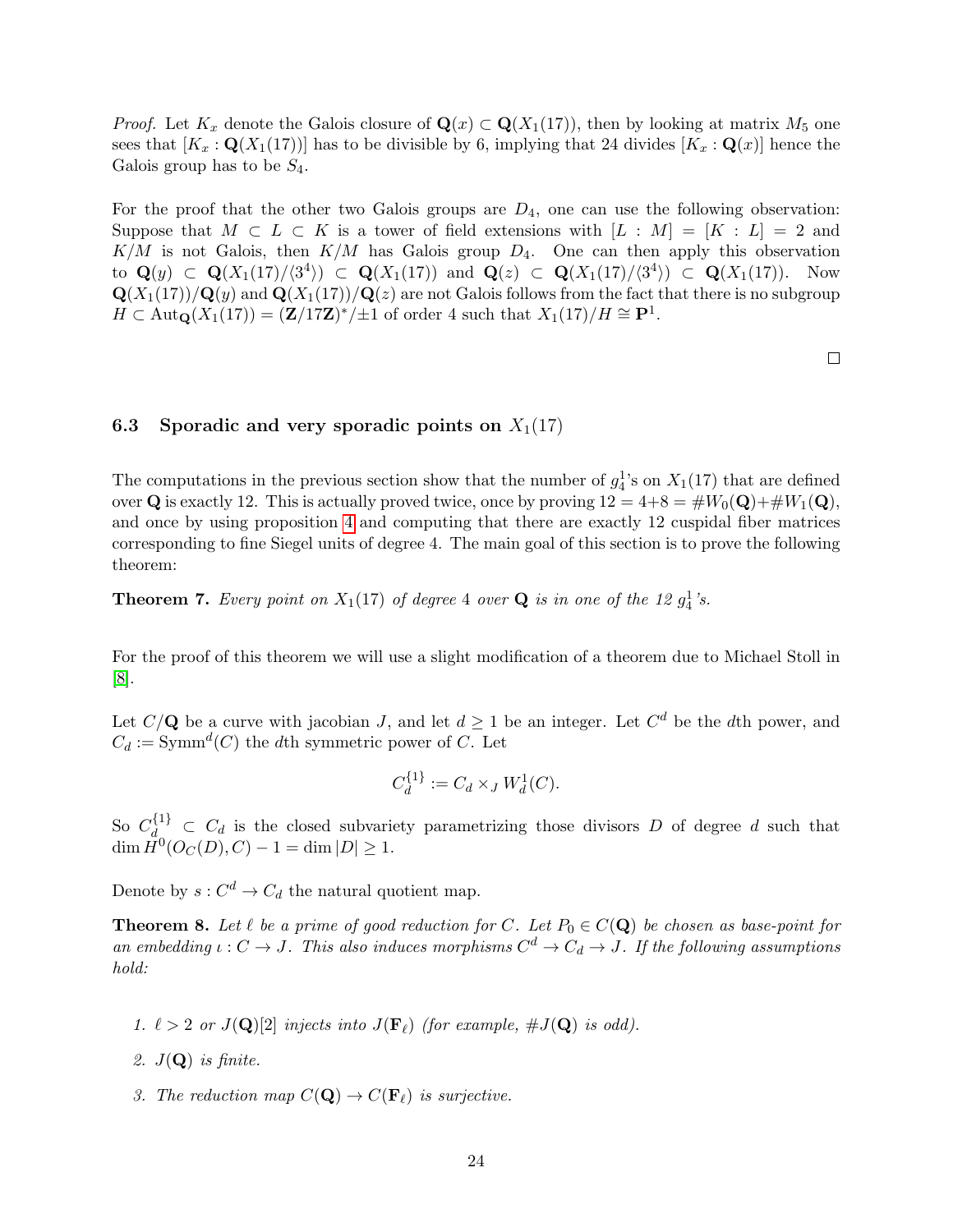<span id="page-24-1"></span>4. The intersection of the image of  $C_d(\mathbf{F}_{\ell})$  in  $J(\mathbf{F}_{\ell})$  with the image of  $J(\mathbf{Q})$  under reduction mod  $\ell$  is contained in the image of  $C^d(\mathbf{F}_{\ell})$ .

Then  $C_d(\mathbf{Q}) \setminus C_d^{\{1\}}$  $d_d^{\{1\}}(\mathbf{Q})$  is contained in the image of  $C^d(\mathbf{Q}) \to C_d(\mathbf{Q})$ .

*Proof.* Let  $\rho_X$  denote the reduction map  $X(\mathbf{Q}) \to X(\mathbf{F}_{\ell})$ , where X is a smooth projective variety over **Q** with good reduction at  $\ell$ .

From assumptions [\(2\)](#page-23-1) and [\(1\)](#page-23-2) we can deduce that  $\rho_J : J(\mathbf{Q}) \to J(\mathbf{F}_{\ell})$  is injective. By the definition of  $C_d^{\{1\}}$  $d_d^{\{1\}}$  it is also clear that  $C_d(\mathbf{Q}) \setminus C_d^{\{1\}}$  $d_d^{(1)}(\mathbf{Q}) \to J(\mathbf{Q})$  is injective.

Finally [\(3\)](#page-23-3) shows that  $\rho_C^d: C^d(\mathbf{Q}) \to C^d(\mathbf{F}_{\ell})$  is surjective.



Now let  $P \in C_d(\mathbf{Q}) \setminus C_d^{\{1\}}$  $d_d^{\{1\}}(\mathbf{Q}) \to J(\mathbf{Q})$ . We want to show that there is a  $Q \in C^d(Q)$  such that  $s(Q) = P$ . Now  $\rho_J \circ \iota(P) = \iota \circ \rho_{C_d}(P) \in J(\mathbf{F}_{\ell})$  so from assumption [\(4\)](#page-24-1) it follows that there is a  $\overline{Q} \in C^d(\mathbf{F}_{\ell})$  such that  $\iota \circ s(\overline{Q}) = \rho_J \circ \iota(P)$ . Let  $Q \in C^d(\mathbf{Q})$  be such that  $\rho_{C^d}(Q) = \overline{Q}$  then

$$
\rho_J \circ \iota \circ s(Q) = \iota \circ s(\overline{Q}) = \rho_J \circ \iota(P).
$$

The injectivity of  $\rho_J$  implies  $\iota \circ s(Q) = \iota(P)$  and because  $P \notin C_d^1(\mathbf{Q})$  we know that  $s(Q) = P$ .

Corollary 9. If the above hypotheses hold for  $d = \gamma_{\mathbf{C}}(C)$  then all sporadic points of C are Qrational.

<span id="page-24-0"></span>**Proposition 6.** There are no sporadic non-cuspidal points on  $X_1(17)$ .

*Proof.* We apply Theorem [8](#page-23-4) taking  $C := X = X_1(17)$ . We take  $\ell = 3$ , so (1) holds. Since  $J_1(17)(\mathbf{Q})$ is of finite order<sup>[18](#page-24-2)</sup>, condition (2) holds. The Hasse-Weil bound implies that for an elliptic curve  $E$ is of finite order<sup>--</sup>, condition (2) holds. The rasse-well bound implies that for an emptic curve E over  $\mathbf{F}_3$  we have  $\#E(\mathbf{F}_3) \leq 3 + 1 + 2\sqrt{3} < 8$  so this E cannot have an  $\mathbf{F}_3$ -rational point of order 17 showing that  $X = X_1(17)(\mathbf{F}_3)$  consists entirely of cusps, which gives (3). Finally we verified with a computation in magma that assumption (4) is also satisfied.

 $\Box$ 

<span id="page-24-2"></span> $\frac{18}{16}$  J<sub>1</sub>(17)(Q) is of order 584 = 8 · 73 ([\[18\]](#page-26-15) for the prime-to-2 part; and for the 2-torsion: [\[34\]](#page-27-8)). Regarding values of N for which  $J_1(N)(\mathbf{Q})$  is finite, consult Prop. 6.2.1 in [\[10\]](#page-26-16).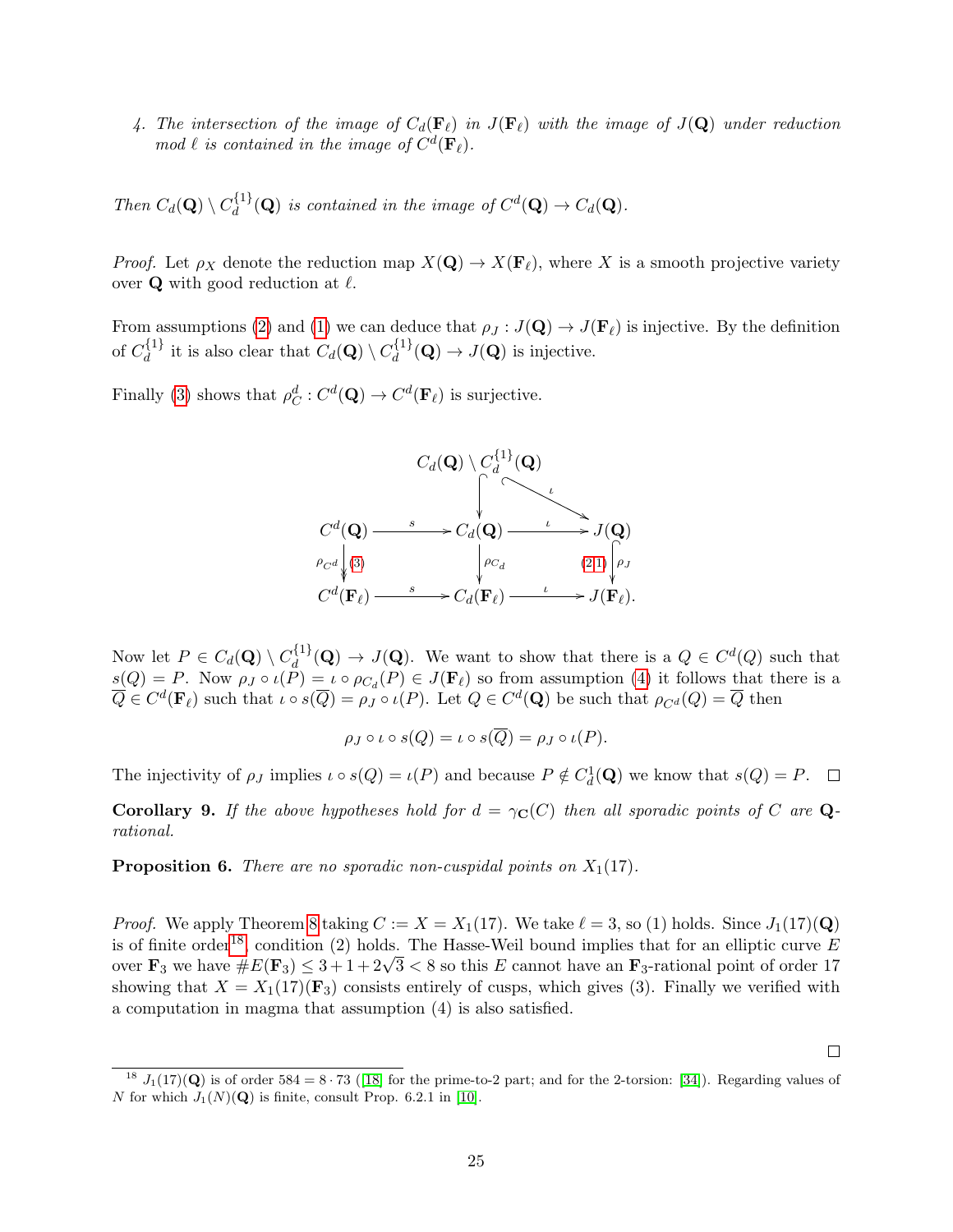# <span id="page-25-0"></span>7 Appendix: Gonality

If X is a curve over k the k-gonality of X is the smallest positive integer  $\gamma = \gamma_k(X)$  for which there is a degree  $\gamma$  mapping  $f: X \to \mathbf{P}^1$  defined over k, or-equivalently–a k-parametrization of X of degree  $\gamma$ .

<span id="page-25-2"></span>**Lemma 1.** Let k be algebraically closed. The k-gonality  $\gamma = \gamma_k(X)$  is the smallest integer d for which equivalently:

- $\bullet$  there exists a positive dimensional linear system of effective divisors of degree d on X defined over k;
- $W_d^1(X)$  is nonempty. (Here  $W_d^r(X)$  denotes the Brill–Noether variety that classifies  $g_d^r$ 's on X.)

*Proof.* The equivalence of the two bullets above follows from the definition of  $W_d^1(X)$  and the assumption that  $k$  is algebraically closed. Suppose given a positive dimensional linear system of effective divisors of degree d on X defined over  $k$ , and suppose that d is the smallest degree for which there exists such a linear system. Let  $D \subset X \times \mathbf{P}^1$  be the (effective) Cartier divisor—which we may assume to be a reduced and irreducible curve in  $X \times \mathbf{P}^1$ —representing the linear system so that if  $\pi_{\mathbf{P}^1}$  and  $\pi_X$  denote projection to the indicated factors, then

- $\pi_{\mathbf{P}^1}: D \to \mathbf{P}^1$  is finite flat of degree d, and
- $\bullet~~ \pi_X\circ \pi_{{\bf P}^1}^{-1}$  $P^{-1}_1: t \mapsto D_t$  gives the linear system, with t a parameter of  $\mathbf{P}^1$ .

Clearly  $d \leq \gamma$ . Our task is to find a degree d mapping  $f : X \to \mathbf{P}^1$  defined over k, proving that  $\gamma \leq d$ . We will show that for  $t_1 \neq t_2 \in \mathbf{P}^1(k)$  the support of  $D_{t_1}$  is disjoint from that of  $D_{t_2}$ . Suppose it was not. Then write  $D_{t_i} = \Delta + \Delta_i$  for  $i = 1, 2$ , where  $\Delta$  consists of an effective divisor of positive degree common to both  $D_{t_1}$  and  $D_{t_2}$ . We have that  $\Delta_i$  are effective divisors,  $\Delta_1 \neq \Delta_2$ and yet  $\Delta_1 \equiv \Delta_2$ . But this would give us a positive dimensional linear system of degree strictly less than d, contrary to assumption.

Therefore: (\*): the support of the divisors  $D_t$  are disjoint for distinct values of t.

Now view D as an algebraic system of divisors on  $\mathbf{P}^1$  parametrized by X. That is, form the correspondence  $D^x := \pi_{\mathbf{P}^1} \circ \pi_X^{-1}(x)$  for  $x \in X$ . By (\*) the support of each fiber  $D_x$  consists of a single point. Since D is reduced, the projection  $\pi_X : D \to X$  is an isomorphism. Define  $f := \pi_{\mathbf{P}^1} \circ \pi_X^{-1} : X \to \mathbf{P}^1.$  $\Box$ 

# References

<span id="page-25-1"></span>[1] D. Abramovich, A linear lower bound on the gonality of modular curves, International Mathematical Research Notices 20 (1996) 1005-1011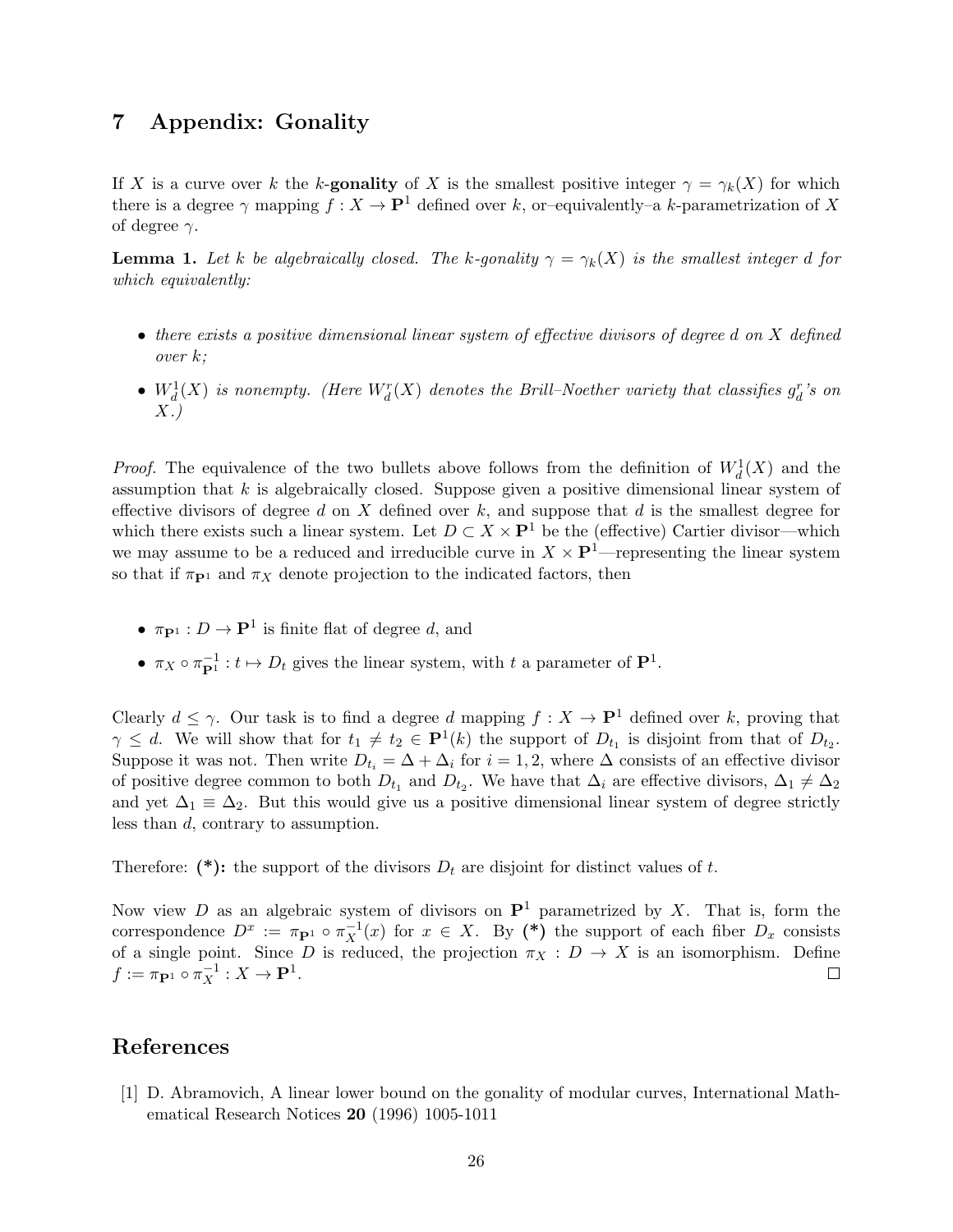- <span id="page-26-11"></span>[2] D. Abramovich; J. Harris, Abelian varieties and curves in  $W_d(C)$ , Compositio Mathematica, 78 (1991) 227-238
- <span id="page-26-14"></span>[3] J. Bosman, Explicit computations with modular Galois representations, PhD Thesis
- <span id="page-26-7"></span>[4] E. Arbarello; M. Cornalba; P. Griffiths; J. Harris, Geometry of Algebraic Curves I, Springer (1985)
- <span id="page-26-8"></span>[5] E. Arbarello; M. Cornalba; P. Griffiths, Geometry of Algebraic Curves II (with a contribution of J. Harris), Grundlehren der Mathematischen Wissenschaften [Fundamental Principles of Mathematical Sciences] 268, Springer (2011)
- <span id="page-26-5"></span>[6] P.L. Clark; B. Cook; J. Stankewicz, Torsion points on elliptic curves with complex multiplication, International Journal of Number Theory 9 2013 447-479
- <span id="page-26-0"></span>[7] M. Derickx; M. Hoeij, Gonality of the modular curve  $X_1(N)$  (preprint [http://arxiv.org/](http://arxiv.org/abs/1307.5719v3) [abs/1307.5719v3](http://arxiv.org/abs/1307.5719v3))
- <span id="page-26-4"></span>[8] M. Derickx; S. Kamienny; W. Stein; M. Stoll, Torsion Points on Elliptic Curves over Fields of Small Degree (preprint)
- <span id="page-26-9"></span>[9] I.V. Dolgachev Classical Algebraic Geometry: a modern view
- <span id="page-26-16"></span>[10] B. Conrad; B. Eidixhoven, W. Stein,  $J_1(p)$  has connected fibers. Documenta Math. 8 (2003) 325-402
- <span id="page-26-10"></span>[11] G. Faltings, The general case of S. Lang's conjecture, Barsotti Symposium in Algebraic Geometry, Perspectives in Math 15 (1994) 175-182
- <span id="page-26-6"></span>[12] G. Frey, Curves with infinitely many points of fixed degree, Israel Journal of Mathematics 85 (1994) 79-83
- <span id="page-26-13"></span>[13] F. Hess, Computing Riemann-Roch spaces in algebraic function fields and related topics, J. Symbolic Computation 11 (2001) 1-21. http://www.staff.unioldenburg.de/florian.hess/publications/rr.pdf
- <span id="page-26-1"></span>[14] M. Hoeij, Low degree places on the modular curve  $X_1(N)$  (preprint [http://arxiv.org/abs/](http://arxiv.org/abs/1202.4355) [1202.4355](http://arxiv.org/abs/1202.4355))
- <span id="page-26-2"></span>[15] D. Jeon; C.H. Kim; Y. Lee, Families of elliptic curves over cubic number fields with prescribed torsion subgroups, Math. Comp. 80 (2011) 579-591
- <span id="page-26-3"></span>[16] D. Jeon; C.H. Kim; Y. Lee, Families of elliptic curves over quartic number fields with prescribed torsion subgroups, Math. Comp. 80 (2011) 2395-2410
- [17] S. Kamienny, On  $J_1(p)$  and the Conjecture of Birch and Swinnnerton-Dyer, Duke Math J. 49 (1982) 329-340
- <span id="page-26-15"></span>[18] S. Kamienny, Rational points on modular curves and abelian varieties, J. reine angew. Math. 359 (1985) 174-187
- <span id="page-26-12"></span>[19] S. Kamienny, Torsion Points on Elliptic Curves over all Quadratic Fields, Duke. Math. Journal 53 (1986), 157-162.